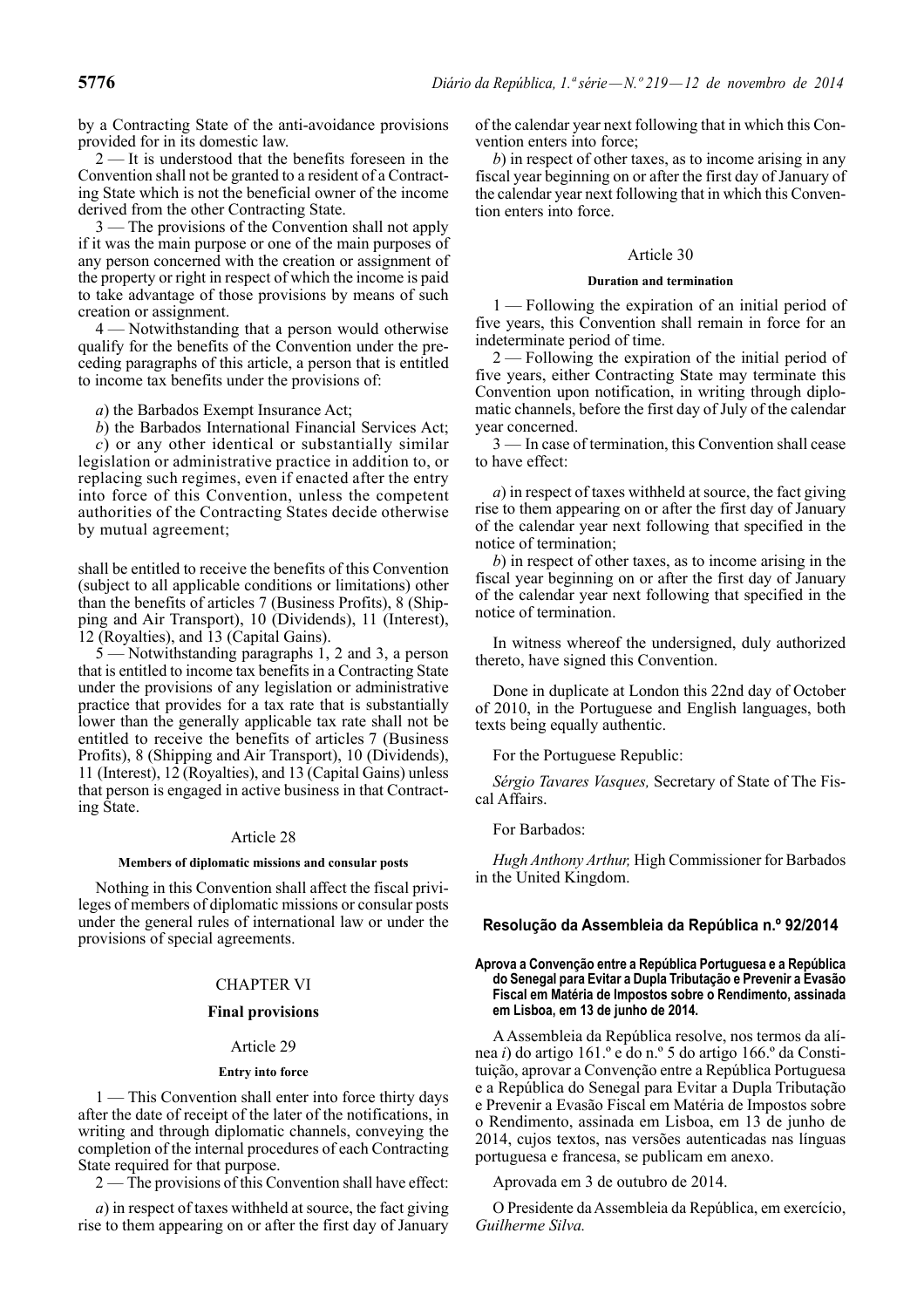# **CONVENÇÃO ENTRE A REPÚBLICA PORTUGUESA E A REPÚ-BLICA DO SENEGAL PARA EVITAR A DUPLA TRIBUTAÇÃO E PREVENIR A EVASÃO FISCAL EM MATÉRIA DE IMPOSTOS SOBRE O RENDIMENTO.**

A República Portuguesa e a República do Senegal, desejando celebrar uma Convenção para evitar a dupla tributação e prevenir a evasão fiscal em matéria de impostos sobre o rendimento, acordam nas seguintes disposições:

# CAPÍTULO I

# **Âmbito de aplicação da Convenção**

# Artigo 1.º

# **Pessoas visadas**

A presente Convenção aplica -se às pessoas residentes de um ou de ambos os Estados Contratantes.

### Artigo 2.º

#### **Impostos visados**

1 — A presente Convenção aplica -se aos impostos sobre o rendimento exigidos em benefício de um Estado Contratante, ou das suas subdivisões políticas ou administrativas ou autarquias locais, seja qual for o sistema usado para a sua cobrança.

2 — São considerados impostos sobre o rendimento todos os impostos incidentes sobre o rendimento total ou sobre elementos do rendimento, incluídos os impostos sobre os ganhos derivados da alienação de bens mobiliários ou imobiliários, os impostos sobre o montante global dos salários pagos pelas empresas, bem como os impostos sobre as mais-valias.

3 — Os impostos atuais a que a presente Convenção se aplica são, nomeadamente:

*a*) No Senegal:

*i*) O imposto sobre o rendimento das sociedades *(l'impôt sur le revenu des sociétés);*

*ii*) O imposto mínimo sobre as sociedades *(l'impôt minimum forfaitaire sur les sociétés);*

*iii*) O imposto sobre o rendimento das pessoas singulares *(l'impôt sur le revenu des personnes physiques);*

*iv*) A contribuição a cargo dos empregadores *(la contribution forfaitaire à la charge des employeurs);*

*v*) O imposto de mais-valias sobre terrenos edificados e não edificados *(la taxe de plus -value sur les terrains bâtis et non bâtis);*

(a seguir referidos pela designação de «imposto senegalês»);

*b*) Em Portugal:

*i*) O imposto sobre o rendimento das pessoas singulares (IRS);

*ii*) O imposto sobre o rendimento das pessoas coletivas (IRC); e

*iii*) As derramas;

(a seguir referidos pela designação de «imposto português»).

4 — A Convenção será também aplicável aos impostos de natureza idêntica ou substancialmente similar que entrem em vigor posteriormente à data da assinatura da presente Convenção e que venham a acrescer aos atuais ou a substituí -los. As autoridades competentes dos Estados Contratantes comunicarão uma à outra as modificações significativas introduzidas nas respetivas legislações fiscais.

# CAPÍTULO II

# **Definições**

# Artigo 3.º

# **Definições gerais**

1 — Para efeitos da presente Convenção, a não ser que o contexto exija interpretação diferente:

*a*) O termo «Portugal» designa a República Portuguesa e, em sentido geográfico e em conformidade com o Direito Internacional, significa o território nacional, as águas territoriais bem como as zonas marítimas sobre as quais Portugal exerce os seus direitos de soberania ou a sua jurisdição;

*b*) O termo «Senegal» designa a República do Senegal e, em sentido geográfico e em conformidade com o Direito Internacional, significa o território nacional, as águas territoriais bem como as zonas marítimas sobre as quais o Senegal exerce os seus direitos de soberania ou a sua jurisdição;

*c*) As expressões «um Estado Contratante» e «o outro Estado Contratante» designam o Senegal ou Portugal, consoante resulte do contexto;

*d*) O termo «imposto» designa o imposto senegalês ou o imposto português, consoante resulte do contexto;

*e*) O termo «pessoa» compreende as pessoas singulares, as sociedades e quaisquer outros agrupamentos de pessoas;

*f*) O termo «sociedade» significa qualquer pessoa coletiva ou qualquer entidade tratada como pessoa coletiva para fins tributários;

*g*) As expressões «empresa de um Estado Contratante» e «empresa do outro Estado Contratante» significam, respetivamente, uma empresa explorada por um residente de um Estado Contratante e uma empresa explorada por um residente do outro Estado Contratante;

*h*) A expressão «tráfego internacional» significa qualquer transporte por navio ou aeronave explorado por uma empresa cuja direção efetiva esteja situada num Estado Contratante, exceto se o navio ou aeronave for explorado somente entre lugares situados no outro Estado Contratante;

*i*) A expressão «autoridade competente» significa:

*i*) No Senegal, o Ministro responsável pelas Finanças ou o seu representante autorizado; e

*ii*) Em Portugal, o Ministro das Finanças, o diretor -geral da Autoridade Tributária e Aduaneira ou os seus representantes autorizados;

# *j*) O termo «nacional» designa:

*i*) Qualquer pessoa singular que tenha a nacionalidade de um Estado Contratante;

*ii*) Qualquer pessoa coletiva, sociedade de pessoas ou associação constituída de harmonia com a legislação em vigor num Estado Contratante.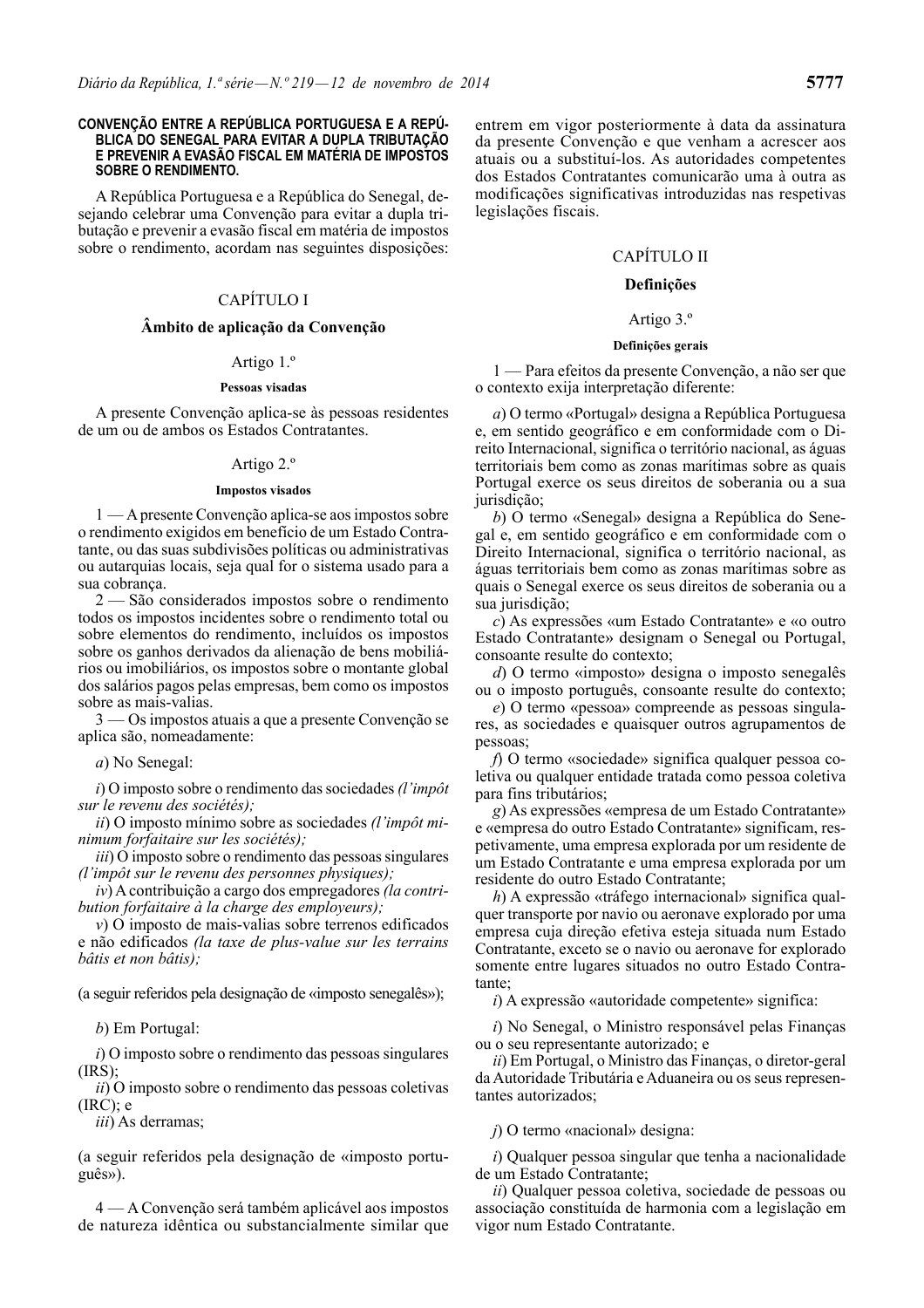2 — No que se refere à aplicação da Convenção, num dado momento, por um Estado Contratante, qualquer expressão aí não definida terá, a não ser que o contexto exija interpretação diferente, o significado que lhe for atribuído nesse momento pela legislação desse Estado, relativa aos impostos a que a Convenção se aplica, prevalecendo a interpretação resultante da legislação fiscal sobre a que decorra de outra legislação desse Estado.

# Artigo 4.º

### **Residente**

1 — Para efeitos da presente Convenção, a expressão «residente de um Estado Contratante» significa qualquer pessoa que, por virtude da legislação desse Estado, está aí sujeita a imposto devido ao seu domicílio, à sua residência, ao local de direção ou a qualquer outro critério de natureza similar, e aplica -se igualmente a esse Estado e às suas subdivisões políticas ou administrativas ou autarquias locais. Todavia, esta expressão não inclui qualquer pessoa que esteja sujeita a imposto nesse Estado apenas relativamente ao rendimento de fontes localizadas nesse Estado.

2 — Quando, por virtude do disposto no n.º 1, uma pessoa singular for considerada residente de ambos os Estados Contratantes, a sua situação será resolvida como se segue:

*a*) Será considerada residente apenas do Estado Contratante em que tenha uma habitação permanente à sua disposição. Se tiver uma habitação permanente à sua disposição em ambos os Estados Contratantes, será considerada residente apenas do Estado com o qual sejam mais estreitas as suas relações pessoais e económicas (centro de interesses vitais);

*b*) Se o Estado Contratante em que tem o centro de interesses vitais não puder ser determinado, ou se não tiver uma habitação permanente à sua disposição em nenhum dos Estados Contratantes, será considerada residente apenas do Estado Contratante em que permaneça habitualmente;

*c*) Se permanecer habitualmente em ambos os Estados Contratantes, ou se não permanecer habitualmente em nenhum deles, será considerada residente apenas do Estado Contratante de que seja nacional;

*d*) Se for nacional de ambos os Estados Contratantes, ou não for nacional de nenhum deles, as autoridades competentes dos Estados Contratantes resolverão o caso de comum acordo.

3 — Quando, em virtude do disposto no n.º 1, uma pessoa, que não seja uma pessoa singular, for residente de ambos os Estados Contratantes, será considerada residente apenas do Estado em que estiver situada a sua direção efetiva.

# Artigo 5.º

#### **Estabelecimento estável**

1 — Para efeitos da presente Convenção, a expressão «estabelecimento estável» significa uma instalação fixa através da qual uma empresa de um Estado Contratante exerce toda ou parte da sua atividade.

2 — A expressão «estabelecimento estável» compreende, nomeadamente:

*a*) Um local de direção;

*b*) Uma sucursal;

*c*) Um escritório;

*d*) Uma fábrica;

*e*) Uma oficina;

*f*) Uma mina, um poço de petróleo ou gás, uma pedreira ou qualquer outro local de extração de recursos naturais.

3 — A expressão «estabelecimento estável» compreende ainda:

*a*) Um estaleiro de construção ou de montagem, bem como as atividades de supervisão nele exercidas, mas apenas se a duração desse estaleiro ou dessas atividades exceder nove meses;

*b*) A prestação de serviços, incluindo serviços de consultoria, por uma empresa, através dos seus empregados ou de outro pessoal contratado pela empresa para o efeito, mas apenas se tais atividades forem exercidas num Estado Contratante (relativamente ao mesmo projeto ou a um projeto conexo) durante um período ou períodos que somem, no total, mais de seis meses em qualquer período de doze meses.

4 — Não obstante as disposições anteriores do presente artigo, a expressão «estabelecimento estável» não compreende:

*a*) As instalações utilizadas unicamente para armazenar ou expor bens ou mercadorias pertencentes à empresa;

*b*) Um depósito de bens ou de mercadorias pertencentes à empresa, mantido unicamente para os armazenar ou expor;

*c*) Um depósito de bens ou de mercadorias pertencentes à empresa, mantido unicamente para serem transformados por outra empresa;

*d*) Uma instalação fixa mantida unicamente para comprar bens ou mercadorias ou reunir informações para a empresa;

*e*) Uma instalação fixa mantida unicamente para exercer, para a empresa, qualquer outra atividade de carácter preparatório ou auxiliar;

*f*) Uma instalação fixa mantida unicamente para o exercício de qualquer combinação das atividades referidas nas alíneas *a*) a *e*)*,* desde que a atividade de conjunto da instalação fixa resultante desta combinação seja de carácter preparatório ou auxiliar.

 $5 -$ Não obstante o disposto nos n.<sup>os</sup> 1 e 2, quando uma pessoa — que não seja um agente independente, a quem é aplicável o n.º 7 — atue num Estado Contratante por conta de uma empresa do outro Estado Contratante, considera -se que esta empresa tem um estabelecimento estável no primeiro Estado Contratante mencionado relativamente a quaisquer atividades que essa pessoa exerça para a empresa, se essa pessoa:

*a*) Tiver e exercer habitualmente nesse Estado poderes para concluir contratos em nome da empresa, a não ser que as atividades dessa pessoa se limitem às referidas no n.º 4, as quais, se fossem exercidas através de uma instalação fixa, não permitiriam considerar essa instalação fixa como um estabelecimento estável, de acordo com o disposto nesse número; ou

*b*) Não tiver tais poderes, mas mantiver habitualmente no primeiro Estado mencionado um depósito de bens ou de mercadorias que utiliza para efetuar regularmente entregas de bens ou mercadorias por conta da empresa.

6 — Não obstante o disposto nos números anteriores do presente artigo, considera -se que uma empresa de seguros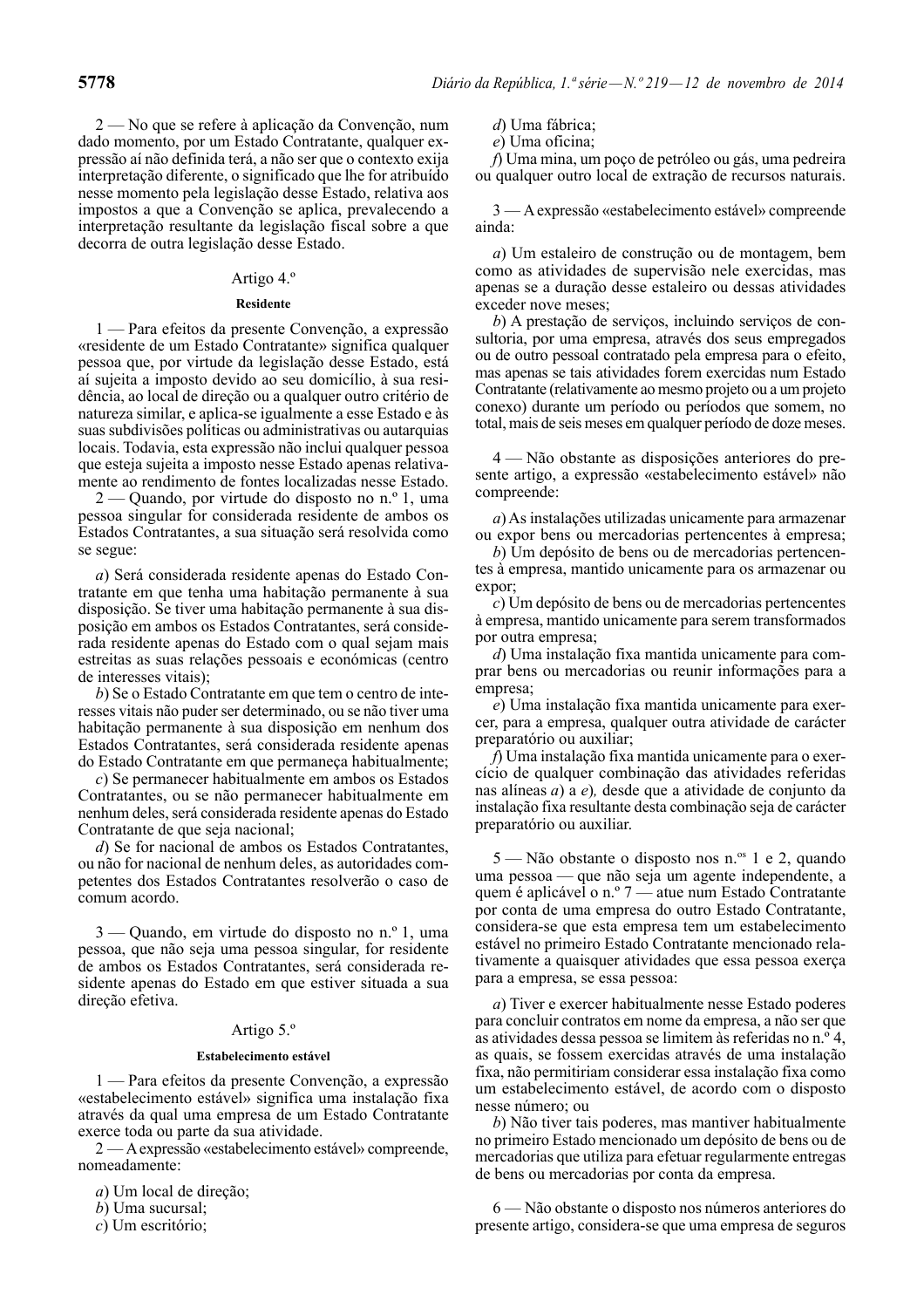de um Estado Contratante, exceto no que diz respeito a resseguros, tem um estabelecimento estável no outro Estado Contratante se cobrar prémios de seguro no território desse outro Estado ou segurar riscos nele situados por intermédio de uma pessoa que não seja um agente independente, a quem é aplicável o n.º 7.

7 — Não se considera que uma empresa de um Estado Contratante tem um estabelecimento estável no outro Estado Contratante pelo simples facto de exercer a sua atividade nesse outro Estado por intermédio de um corretor, de um comissário geral ou de qualquer outro agente independente, desde que essas pessoas atuem no âmbito normal da sua atividade.

8 — O facto de uma sociedade residente de um Estado Contratante controlar ou ser controlada por uma sociedade residente do outro Estado Contratante ou que exerce a sua atividade nesse outro Estado (quer seja através de um estabelecimento estável, quer de outro modo) não é, só por si, bastante para fazer de qualquer dessas sociedades estabelecimento estável da outra.

# CAPÍTULO III

# **Tributação do rendimento**

# Artigo 6.º

# **Rendimentos de bens imobiliários**

1 — Os rendimentos que um residente de um Estado Contratante aufira de bens imobiliários (incluídos os rendimentos das explorações agrícolas ou florestais) situados no outro Estado Contratante podem ser tributados nesse outro Estado.

2 — A expressão «bens imobiliários» terá o significado que lhe for atribuído pelo direito do Estado Contratante em que tais bens estiverem situados. A expressão compreende sempre os acessórios, o gado e o equipamento das explorações agrícolas ou florestais, os direitos a que se apliquem as disposições do direito privado relativas à propriedade de bens imóveis, o usufruto de bens imobiliários e os direitos a retribuições variáveis ou fixas pela exploração ou pela concessão da exploração de jazigos minerais, fontes e outros recursos naturais; os navios e as aeronaves não são considerados bens imobiliários.

3 — O disposto no n.º 1 aplica -se aos rendimentos derivados da utilização direta, do arrendamento ou de qualquer outra forma de utilização dos bens imobiliários.

 $4 - 0$  disposto nos n.<sup>os</sup> 1 e 3 aplica-se igualmente aos rendimentos provenientes dos bens imobiliários de uma empresa e aos rendimentos dos bens imobiliários utilizados para o exercício de profissões independentes.

5 — Não obstante o disposto no artigo 7.º, as disposições anteriores do presente artigo aplicam -se igualmente aos rendimentos derivados de bens mobiliários ou aos rendimentos auferidos de serviços prestados em conexão com o uso ou a concessão do uso de bens imobiliários que, de acordo com o direito fiscal do Estado Contratante em que tais bens estiverem situados, sejam assimilados aos rendimentos derivados dos bens imobiliários.

### Artigo 7.º

#### **Lucros das empresas**

1 — Os lucros de uma empresa de um Estado Contratante só podem ser tributados nesse Estado, a não ser que a empresa exerça a sua atividade no outro Estado Contratante através de um estabelecimento estável aí situado. Se a empresa exercer a sua atividade deste modo, os seus lucros podem ser tributados no outro Estado, mas unicamente na medida em que sejam imputáveis a esse estabelecimento estável.

2 — Com ressalva do disposto no n.º 3, quando uma empresa de um Estado Contratante exercer a sua atividade no outro Estado Contratante através de um estabelecimento estável aí situado, serão imputados, em cada Estado Contratante, a esse estabelecimento estável os lucros que este obteria se fosse uma empresa distinta e separada que exercesse as mesmas atividades ou atividades similares, nas mesmas condições ou em condições similares, e tratasse com absoluta independência com a empresa de que é estabelecimento estável.

3 — Na determinação do lucro de um estabelecimento estável, é permitido deduzir os encargos suportados para realização dos fins prosseguidos por esse estabelecimento estável, incluindo os encargos de direção e os encargos gerais de administração, suportados com o fim referido, quer no Estado em que esse estabelecimento estável estiver situado quer fora dele. No entanto, não será permitida qualquer dedução relativamente às importâncias, se as houver, pagas (exceto como reembolso de encargos efetivamente suportados) pelo estabelecimento estável à sede da empresa ou a qualquer dos seus outros estabelecimentos estáveis, a título de *royalties,* honorários ou outros pagamentos similares como contrapartida pela utilização de patentes ou outros direitos, ou a título de comissões pela prestação de serviços específicos ou serviços de gestão ou, salvo no caso de uma empresa bancária, a título de juros por empréstimos concedidos ao estabelecimento estável. De igual modo, na determinação do lucro de um estabelecimento estável, não serão consideradas as importâncias faturadas (salvo como reembolso de encargos efetivamente suportados) pelo estabelecimento estável à sede da empresa ou a qualquer dos seus outros estabelecimentos estáveis, a título de *royalties,* honorários ou outros pagamentos similares como contrapartida pela utilização de patentes ou outros direitos, ou a título de comissões pela prestação de serviços específicos ou serviços de gestão ou, salvo no caso de uma empresa bancária, a título de juros por empréstimos concedidos à sede da empresa ou a qualquer dos seus outros estabelecimentos estáveis.

4 — Se for usual num Estado Contratante determinar os lucros imputáveis a um estabelecimento estável com base numa repartição dos lucros totais da empresa entre as suas diversas partes, o disposto no n.º 2 não impedirá esse Estado Contratante de determinar os lucros tributáveis de acordo com a repartição usual; o método de repartição adotado deve, no entanto, conduzir a um resultado conforme com os princípios enunciados no presente artigo.

5 — Nenhum lucro será imputado a um estabelecimento estável pelo facto da simples compra, por esse estabelecimento estável, de bens ou de mercadorias para a empresa.

6 — Para efeitos dos números anteriores, os lucros a imputar ao estabelecimento estável serão determinados, em cada ano, segundo o mesmo método, a não ser que existam motivos válidos e suficientes para proceder de forma diferente.

7 — Quando os lucros compreendam elementos do rendimento especialmente tratados noutros artigos da presente Convenção, as respetivas disposições não serão afetadas pelas disposições do presente artigo.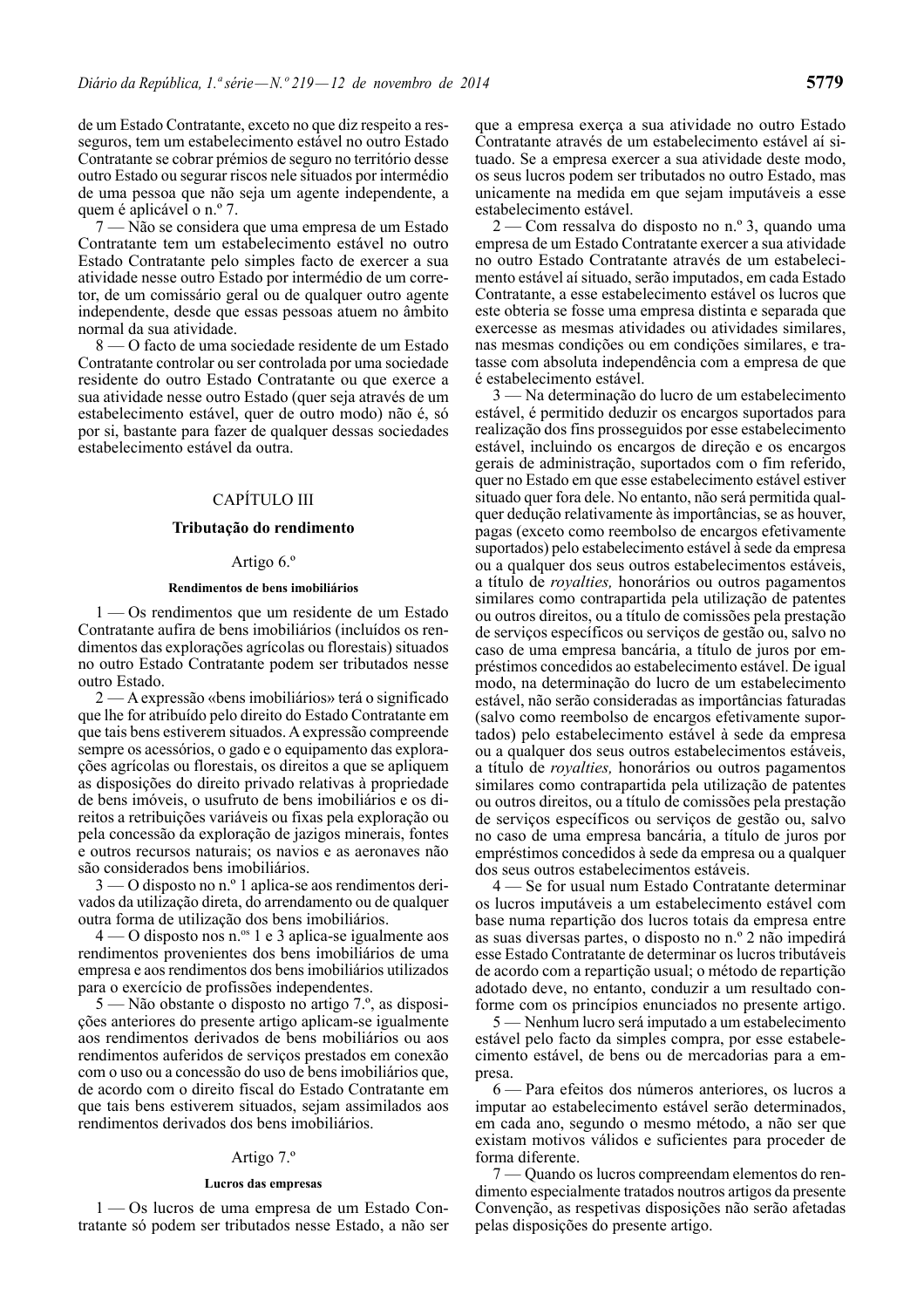# Artigo 8.º

### **Transporte marítimo e aéreo**

1 — Os lucros provenientes da exploração de navios ou de aeronaves no tráfego internacional só podem ser tributados no Estado Contratante em que estiver situada a direção efetiva da empresa.

2 — Se a direção efetiva de uma empresa de transporte marítimo se situar a bordo de um navio, considera -se que está situada no Estado Contratante em que se encontra o porto onde esse navio estiver registado ou, na falta de porto de registo, no Estado Contratante de que é residente a pessoa que explora o navio.

3 — O disposto no n.º 1 é aplicável igualmente aos lucros provenientes da participação num *pool,* numa exploração em comum ou num organismo internacional de exploração.

### Artigo 9.º

### **Empresas associadas**

 $1 -$ Quando:

*a*) Uma empresa de um Estado Contratante participe, direta ou indiretamente, na direção, no controlo ou no capital de uma empresa do outro Estado Contratante; ou

*b*) As mesmas pessoas participem, direta ou indiretamente, na direção, no controlo ou no capital de uma empresa de um Estado Contratante e de uma empresa do outro Estado Contratante;

e, em ambos os casos, as duas empresas, nas suas relações comerciais ou financeiras, estejam ligadas por condições aceites ou impostas que difiram das que seriam estabelecidas entre empresas independentes, os lucros que, se não existissem essas condições, teriam sido obtidos por uma das empresas, mas não o foram por causa dessas condições, podem ser incluídos nos lucros dessa empresa e tributados em conformidade.

2 — Quando um Estado Contratante inclua nos lucros de uma empresa desse Estado — e tribute nessa conformidade — os lucros pelos quais uma empresa do outro Estado Contratante foi tributada nesse outro Estado, e os lucros incluídos deste modo constituam lucros que teriam sido obtidos pela empresa do primeiro Estado mencionado, se as condições estabelecidas entre as duas empresas tivessem sido as condições que teriam sido estabelecidas entre empresas independentes, esse outro Estado, se concordar que o ajustamento efetuado pelo primeiro Estado mencionado se justifica tanto em termos de princípio como em termos do respetivo montante, procederá ao ajustamento adequado do montante do imposto aí cobrado sobre os lucros referidos. Na determinação deste ajustamento serão tomadas em consideração as outras disposições da presente Convenção e as autoridades competentes dos Estados Contratantes consultar -se -ão, se necessário.

3 — O disposto no n.º 2 não será aplicável quando de uma ação judicial, administrativa ou de outra índole tenha resultado uma decisão final de que uma das empresas em questão é passível de sanção por fraude, negligência grave ou omissão dolosa, pelos atos que deram origem a um ajustamento dos lucros nos termos do n.º 1.

# Artigo 10.º

# **Dividendos**

1 — Os dividendos pagos por uma sociedade residente de um Estado Contratante a um residente do outro Estado Contratante podem ser tributados nesse outro Estado.

2 — No entanto, esses dividendos podem ser igualmente tributados no Estado Contratante de que é residente a sociedade que paga os dividendos e de acordo com a legislação desse Estado, mas se o beneficiário efetivo dos dividendos for um residente do outro Estado Contratante, o imposto assim estabelecido não excederá:

*a*) 5 % do montante bruto dos dividendos, se o beneficiário efetivo for uma sociedade (com exceção de uma sociedade de pessoas) que detenha, diretamente, pelo menos 25 % do capital da sociedade que paga os dividendos;

*b*) 10 % do montante bruto dos dividendos, nos restantes casos.

As autoridades competentes dos Estados Contratantes estabelecerão, de comum acordo, a forma de aplicar estes limites. O disposto neste número não afeta a tributação da sociedade pelos lucros dos quais os dividendos são pagos.

3 — O termo «dividendos», usado no presente artigo, significa os rendimentos provenientes de ações, ações ou bónus de fruição, partes de minas, partes de fundador ou de outros direitos, com exceção dos créditos, que permitam participar nos lucros, assim como os rendimentos derivados de outras partes sociais sujeitos ao mesmo regime fiscal que os rendimentos de ações pela legislação do Estado de que é residente a sociedade que os distribui. Em Portugal, o termo «dividendos» inclui também os lucros atribuídos nos termos de um acordo de participação nos lucros («associação em participação»).

4 — O disposto nos n.<sup>os</sup> 1 e 2 não é aplicável se o beneficiário efetivo dos dividendos, residente de um Estado Contratante, exercer atividade no outro Estado Contratante de que é residente a sociedade que paga os dividendos, através de um estabelecimento estável aí situado, ou exercer nesse outro Estado uma profissão independente, através de uma instalação fixa aí situada, e a participação relativamente à qual os dividendos são pagos estiver efetivamente ligada a esse estabelecimento estável ou a essa instalação fixa. Nesse caso, são aplicáveis as disposições do artigo 7.º ou do artigo 15.º da presente Convenção, consoante o caso.

5 — Quando uma sociedade residente de um Estado Contratante obtiver lucros ou rendimentos provenientes do outro Estado Contratante, esse outro Estado Contratante não poderá exigir nenhum imposto sobre os dividendos pagos pela sociedade, exceto na medida em que esses dividendos sejam pagos a um residente desse outro Estado Contratante ou na medida em que a participação geradora dos dividendos esteja efetivamente ligada a um estabelecimento estável ou a uma instalação fixa situada nesse outro Estado Contratante, nem sujeitar os lucros não distribuídos da sociedade a um imposto sobre os lucros não distribuídos, mesmo que os dividendos pagos ou os lucros não distribuídos consistam, total ou parcialmente, em lucros ou rendimentos provenientes desse outro Estado Contratante.

# Artigo 11.º

#### **Juros**

1 — Os juros provenientes de um Estado Contratante e pagos a um residente do outro Estado Contratante podem ser tributados nesse outro Estado.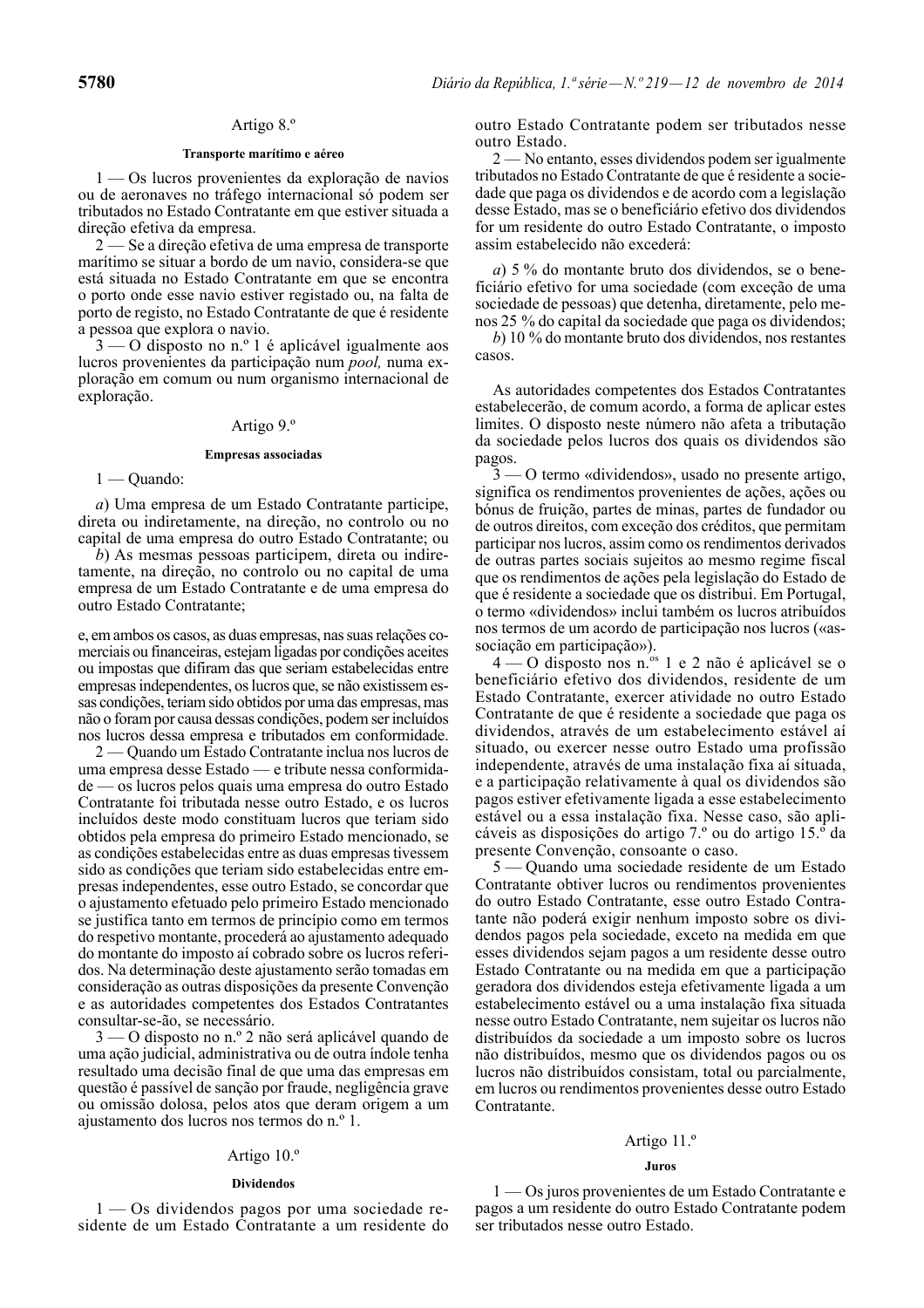2 — No entanto, esses juros podem ser igualmente tributados no Estado Contratante de que provêm e de acordo com a legislação desse Estado, mas se o beneficiário efetivo dos juros for um residente do outro Estado Contratante, o imposto assim estabelecido não excederá 10 % do montante bruto dos juros. As autoridades competentes dos Estados Contratantes estabelecerão, de comum acordo, a forma de aplicar este limite.

 $3 - N$ ão obstante o disposto nos n.<sup>os</sup> 1 e 2, os juros provenientes de um Estado Contratante só podem ser tributados no outro Estado Contratante se o beneficiário efetivo desses juros for esse outro Estado Contratante, as suas subdivisões políticas ou administrativas, as suas autarquias locais, ou o Banco central desse outro Estado Contratante.

4 — O termo «juros», usado no presente artigo, significa os rendimentos de créditos de qualquer natureza, com ou sem garantia hipotecária, e com direito ou não a participar nos lucros do devedor, e, nomeadamente, os rendimentos da dívida pública e de outros títulos de crédito, incluindo prémios atinentes a esses títulos. Para efeitos do presente artigo, não se consideram juros as penalizações por pagamento tardio.

 $5 - O$  disposto nos n.<sup>os</sup> 1 e 2 não é aplicável se o beneficiário efetivo dos juros, residente de um Estado Contratante, exercer atividade no outro Estado Contratante de que provêm os juros, através de um estabelecimento estável aí situado, ou exercer nesse outro Estado uma profissão independente, através de uma instalação fixa aí situada, e o crédito gerador dos juros estiver efetivamente ligado a esse estabelecimento estável ou a essa instalação fixa. Nesse caso, são aplicáveis as disposições do artigo 7.º ou do artigo 15.º, consoante o caso.

6 — Os juros consideram -se provenientes de um Estado Contratante quando o devedor for um residente desse Estado Contratante. Todavia, quando o devedor dos juros, seja ou não residente de um Estado Contratante, tenha num Estado Contratante um estabelecimento estável ou uma instalação fixa em relação com o qual haja sido contraída a obrigação pela qual os juros são pagos e esse estabelecimento estável ou essa instalação fixa suporte o pagamento desses juros, tais juros são considerados provenientes do Estado Contratante em que o estabelecimento estável ou a instalação fixa estiver situado.

7 — Quando, em virtude de relações especiais existentes entre o devedor e o beneficiário efetivo ou entre ambos e qualquer outra pessoa, o montante dos juros, tendo em conta o crédito pelo qual são pagos, exceder o montante que seria acordado entre o devedor e o beneficiário efetivo na ausência de tais relações, as disposições do presente artigo são aplicáveis apenas a este último montante. Nesse caso, a parte excedente continua a poder ser tributada de acordo com a legislação de cada Estado Contratante, tendo em conta as outras disposições da presente Convenção.

### Artigo 12.º

# *Royalties*

1 — As *royalties* provenientes de um Estado Contratante e pagas a um residente do outro Estado Contratante podem ser tributadas nesse outro Estado.

2 — No entanto, essas *royalties* podem ser igualmente tributadas no Estado Contratante de que provêm e de acordo com a legislação desse Estado, mas se o beneficiário efetivo das *royalties* for um residente do outro Estado Contratante, o imposto assim estabelecido não excederá 10 % do montante bruto das *royalties*. As autoridades competentes dos Estados Contratantes estabelecerão, de comum acordo, a forma de aplicar este limite.

3 — O termo «*royalties*», usado no presente artigo, significa as retribuições de qualquer natureza pagas pelo uso, ou pela concessão do uso, de um direito de autor sobre uma obra literária, artística ou científica, incluindo os filmes cinematográficos, de uma patente, de uma marca de fabrico ou de comércio, de um desenho ou de um modelo, de um plano, de uma fórmula ou de um processo secretos, ou por informações respeitantes a uma experiência adquirida no sector industrial, comercial ou científico.

4 — O disposto nos n.<sup>os</sup> 1 e 2 não é aplicável se o beneficiário efetivo das *royalties,* residente de um Estado Contratante, exercer atividade no outro Estado Contratante de que provêm as *royalties,* através de um estabelecimento estável aí situado, ou exercer nesse outro Estado uma profissão independente, através de uma instalação fixa aí situada, e o direito ou bem relativamente ao qual as *royalties* são pagas estiver efetivamente ligado a esse estabelecimento estável ou a essa instalação fixa. Nesse caso, são aplicáveis as disposições do artigo 7.º ou do artigo 15.º, consoante o caso.

5 — As *royalties* consideram -se provenientes de um Estado Contratante quando o devedor for um residente desse Estado. Todavia, quando o devedor das *royalties,* seja ou não residente de um Estado Contratante, tenha num Estado Contratante um estabelecimento estável ou uma instalação fixa em ligação com o qual haja sido contraída a obrigação pela qual as *royalties* são pagas, e esse estabelecimento estável ou essa instalação fixa suporte o pagamento dessas *royalties,* tais *royalties* consideram -se provenientes do Estado em que estiver situado o estabelecimento estável ou a instalação fixa.

6 — Quando, em virtude de relações especiais existentes entre o devedor e o beneficiário efetivo ou entre ambos e qualquer outra pessoa, o montante das *royalties,* tendo em conta o uso, o direito ou as informações pelos quais são pagas, exceder o montante que seria acordado entre o devedor e o beneficiário efetivo, na ausência de tais relações, as disposições do presente artigo são aplicáveis apenas a este último montante. Nesse caso, a parte excedente continua a poder ser tributada de acordo com a legislação de cada Estado Contratante, tendo em conta as outras disposições da presente Convenção.

### Artigo 13.º

#### **Remunerações por serviços técnicos**

1 — As remunerações por serviços técnicos provenientes de um Estado Contratante e cujo beneficiário efetivo seja um residente do outro Estado Contratante podem ser tributadas nesse outro Estado.

2 — No entanto, tais remunerações por serviços técnicos podem ser igualmente tributadas no Estado Contratante de que provêm e de acordo com a legislação desse Estado, mas se o seu beneficiário efetivo for um residente do outro Estado Contratante, o imposto assim estabelecido não excederá 8 % do montante bruto das remunerações. As autoridades competentes dos Estados Contratantes estabelecerão, de comum acordo, a forma de aplicar este limite.

3 — A expressão «remunerações por serviços técnicos» usada neste artigo significa quaisquer pagamentos, com exceção dos referidos nos artigos 7.º, 12.º, 15.º e 16.º da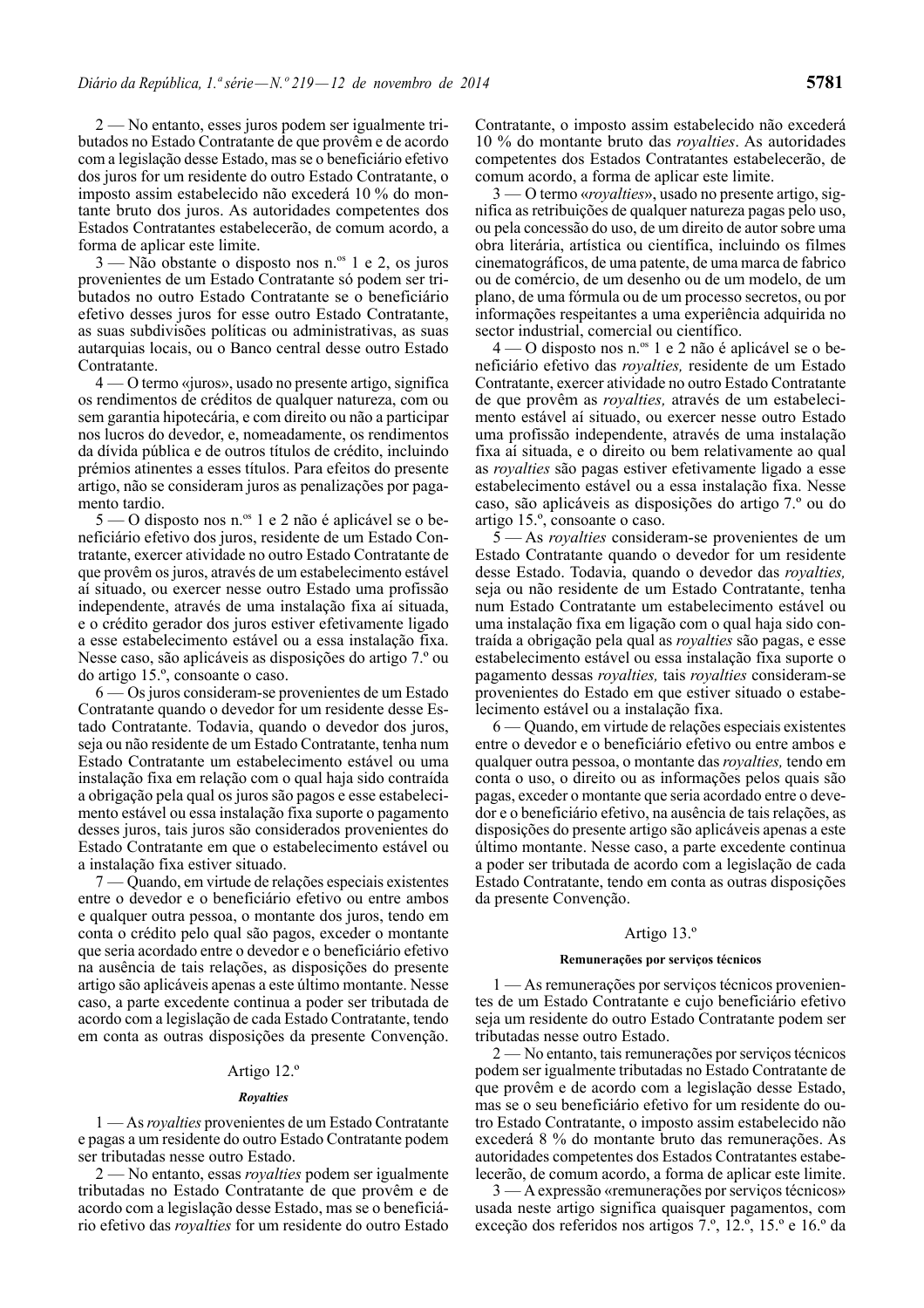presente Convenção, efetuados a qualquer pessoa, como retribuição por serviços de gestão, de natureza técnica, ou de consultoria, incluindo os serviços prestados através de pessoal técnico ou outro.

 $4 - 0$  disposto nos n.<sup>os</sup> 1 e 2 não é aplicável se o beneficiário efetivo das remunerações por serviços técnicos, residente de um Estado Contratante, exercer atividade no outro Estado Contratante de que provêm as remunerações por serviços técnicos, através de um estabelecimento estável aí situado, ou exercer nesse outro Estado uma profissão independente, através de uma instalação fixa aí situada, e o direito ou bem gerador das remunerações por serviços técnicos estiver efetivamente ligado a esse estabelecimento estável ou a essa instalação fixa. Nesse caso, são aplicáveis as disposições do artigo 7.º ou do artigo 15.º, consoante o caso.

5 — As remunerações por serviços técnicos consideram- -se provenientes de um Estado Contratante quando o devedor for um residente desse Estado. Todavia, quando o devedor das remunerações por serviços técnicos, seja ou não residente de um Estado Contratante, tenha num Estado Contratante um estabelecimento estável ou uma instalação fixa em ligação com o qual haja sido contraída a obrigação pela qual as remunerações por serviços técnicos são pagas, e esse estabelecimento estável ou essa instalação fixa suporte o pagamento dessas remunerações por serviços técnicos, tais remunerações por serviços técnicos consideram -se provenientes do Estado em que estiver situado o estabelecimento estável ou a instalação fixa.

6 — Quando, em virtude de relações especiais existentes entre o devedor e o beneficiário efetivo ou entre ambos e qualquer outra pessoa, o montante das remunerações por serviços técnicos, tendo em conta a prestação pelas quais são pagas, exceder o montante que seria acordado entre o devedor e o beneficiário efetivo, na ausência de tais relações, as disposições do presente artigo são aplicáveis apenas a este último montante. Nesse caso, a parte excedente continua a poder ser tributada de acordo com a legislação de cada Estado Contratante, tendo em conta as outras disposições da presente Convenção.

# Artigo 14.º

### **Mais -valias**

1 — Os ganhos que um residente de um Estado Contratante aufira da alienação de bens imobiliários referidos no artigo 6.º e situados no outro Estado Contratante podem ser tributados nesse outro Estado.

2 — Os ganhos provenientes da alienação de bens mobiliários que façam parte do ativo de um estabelecimento estável que uma empresa de um Estado Contratante tenha no outro Estado Contratante ou de bens mobiliários afetos a uma instalação fixa de que um residente de um Estado Contratante disponha no outro Estado Contratante para o exercício de uma profissão independente, incluindo os ganhos provenientes da alienação desse estabelecimento estável (isolado ou com o conjunto da empresa) ou dessa instalação fixa, podem ser tributados nesse outro Estado.

3 — Os ganhos provenientes da alienação de navios ou aeronaves explorados no tráfego internacional por uma empresa de um Estado Contratante bem como de bens mobiliários afetos à exploração desses navios ou aeronaves, só podem ser tributados no Estado Contratante em que estiver situada a direção efetiva da empresa.

4 — Os ganhos que um residente de um Estado Contratante aufira da alienação de partes de capital ou de direitos similares cujo valor resulte, direta ou indiretamente, em mais de 50 %, de bens imobiliários situados no outro Estado Contratante podem ser tributados nesse outro Estado.

5 — Os ganhos provenientes da cessão de direitos sociais que representem uma participação de mais de 50 % numa sociedade residente de um Estado Contratante podem ser tributados nesse Estado, mas o imposto assim estabelecido não poderá exceder 20 % dos ganhos.

6 — Os ganhos provenientes da alienação de quaisquer outros bens diferentes dos mencionados nos n.<sup>os</sup> 1 a 5 só podem ser tributados no Estado Contratante de que o alienante é residente.

# Artigo 15.º

### **Profissões independentes**

1 — Os rendimentos obtidos por um residente de um Estado Contratante pelo exercício de uma profissão liberal ou de outras atividades de carácter independente só podem ser tributados nesse Estado, a não ser que esse residente disponha, de forma habitual, no outro Estado Contratante, de uma instalação fixa para o exercício das suas atividades, ou permaneça nesse outro Estado durante um período ou períodos que totalizem, ou excedam no total, 183 dias em qualquer período de doze meses com início ou termo no ano fiscal em causa. Se esse residente dispuser de uma instalação fixa ou permanecer nesse outro Estado durante o período ou períodos mencionados, unicamente os rendimentos que sejam imputáveis a essa instalação fixa, ou provenham desse outro Estado durante o período ou períodos mencionados, podem ser tributados nesse outro Estado.

2 — A expressão «profissão liberal» abrange, em especial, as atividades independentes de carácter científico, literário, artístico, educativo ou pedagógico, bem como as atividades independentes de médicos, engenheiros, advogados, dentistas, arquitetos e contabilistas.

# Artigo 16.º

### **Profissões dependentes**

1 — Com ressalva do disposto nos artigos 17.º, 19.º, 20.º, 21.º e 22.º, os salários, vencimentos e outras remunerações similares obtidos de um emprego por um residente de um Estado Contratante só podem ser tributados nesse Estado, a não ser que o emprego seja exercido no outro Estado Contratante. Se o emprego for aí exercido, as remunerações correspondentes podem ser tributadas nesse outro Estado.

2 — Não obstante o disposto no n.º 1, as remunerações obtidas por um residente de um Estado Contratante de um emprego exercido no outro Estado Contratante são tributáveis exclusivamente no primeiro Estado mencionado se:

*a*) O beneficiário permanecer no outro Estado durante um período ou períodos que não excedam, no total, 183 dias em qualquer período de doze meses com início ou termo no ano fiscal em causa; e

*b*) As remunerações forem pagas por uma entidade patronal ou por conta de uma entidade patronal que não seja residente do outro Estado; e

*c*) As remunerações não forem suportadas por um estabelecimento estável ou por uma instalação fixa que a entidade patronal tenha no outro Estado.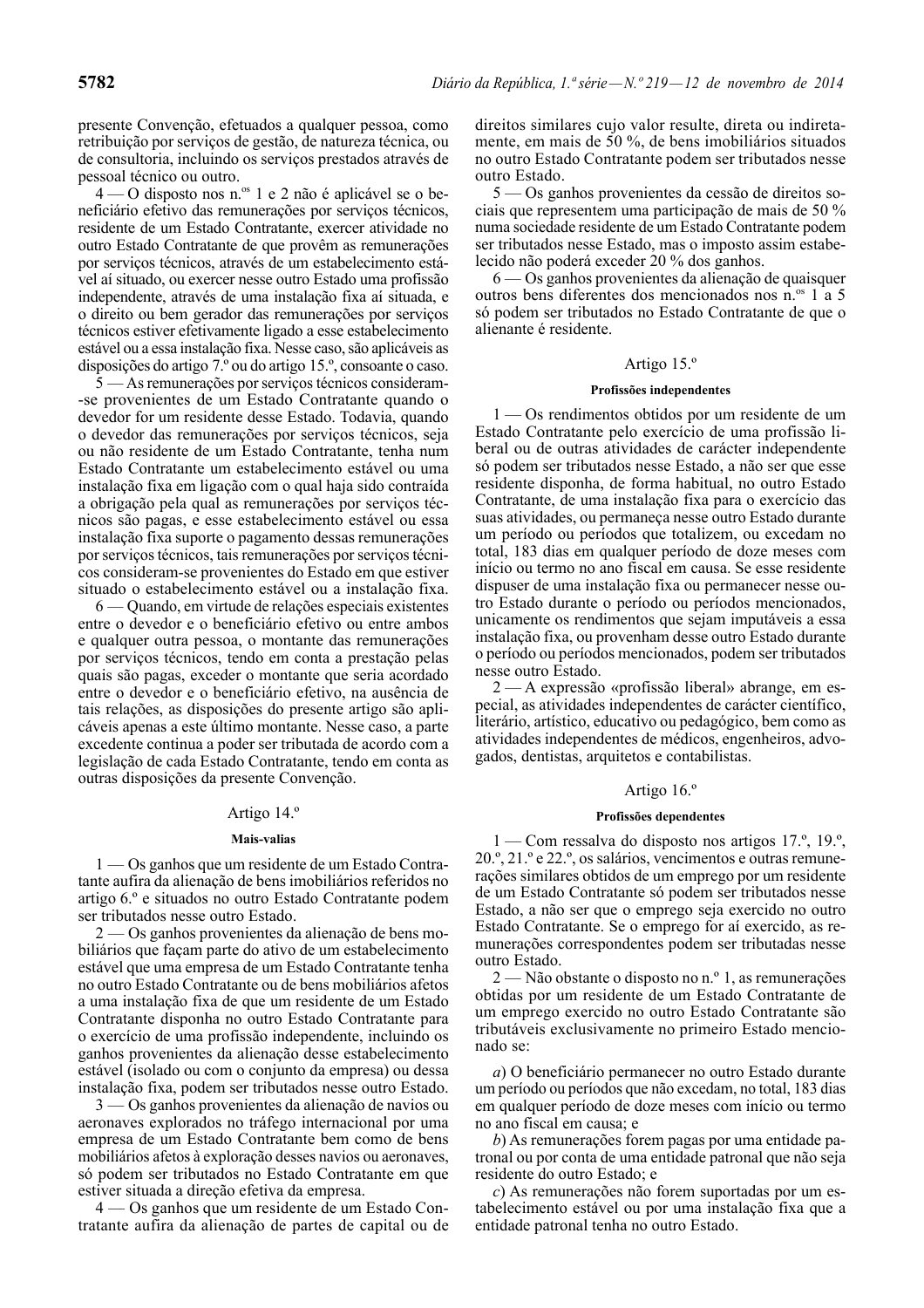3 — Não obstante as disposições anteriores do presente artigo, as remunerações de um emprego exercido a bordo de um navio ou de uma aeronave explorado no tráfego internacional podem ser tributadas no Estado Contratante em que estiver situada a direção efetiva da empresa.

### Artigo 17.º

### **Percentagens de membros de conselhos**

As percentagens, senhas de presença e outras remunerações similares obtidas por um residente de um Estado Contratante na qualidade de membro do conselho de administração ou do conselho fiscal, ou de outro órgão similar, de uma sociedade residente do outro Estado Contratante podem ser tributadas nesse outro Estado.

### Artigo 18.º

### **Artistas e desportistas**

1 — Não obstante o disposto nos artigos 15.º e 16.º, os rendimentos obtidos por um residente de um Estado Contratante na qualidade de profissional de espetáculos, tal como artista de teatro, cinema, rádio ou televisão, ou músico, bem como de desportista, provenientes das suas atividades pessoais exercidas, nessa qualidade, no outro Estado Contratante, podem ser tributados nesse outro Estado.

2 — Não obstante o disposto nos artigos 7.º, 15.º e 16.º, os rendimentos da atividade exercida pessoalmente pelos profissionais de espetáculos ou desportistas, nessa qualidade, atribuídos a uma outra pessoa, podem ser tributados no Estado Contratante em que são exercidas essas atividades dos profissionais de espetáculos ou dos desportistas.

 $3 - N$ ão obstante o disposto nos n.<sup>os</sup> 1 e 2, os rendimentos auferidos por um residente de um Estado Contratante provenientes das atividades referidas no n.º 1 no âmbito de acordos de intercâmbio cultural entre os dois Estados Contratantes, ficam isentos de imposto no Estado Contratante em que essas atividades forem exercidas, se a visita a esse Estado Contratante for total ou substancialmente financiada por um dos Estados Contratantes ou por ambos os Estados Contratantes, pelas suas subdivisões políticas ou administrativas, autarquias locais ou entidades públicas.

# Artigo 19.º

### **Pensões e anuidades**

Com ressalva do disposto no n.º 2 do artigo 20.º, as pensões, anuidades e outras remunerações similares provenientes de um Estado Contratante e pagas a um residente do outro Estado Contratante em consequência de um emprego anterior só podem ser tributadas nesse outro Estado Contratante.

# Artigo 20.º

### **Remunerações públicas**

1 — Os salários, vencimentos e outras remunerações similares pagos por um Estado Contratante ou por uma sua subdivisão política ou administrativa ou autarquia local a uma pessoa singular, em consequência de serviços prestados a esse Estado ou a essa subdivisão ou autarquia, só podem ser tributados nesse Estado. Contudo, esses salários, vencimentos e outras remunerações similares são tributáveis exclusivamente no outro Estado Contratante *a*) Seja seu nacional; ou

*b*) Não se tenha tornado seu residente unicamente com o fim de prestar os ditos serviços.

2 — Não obstante o disposto no n.º 1, as pensões e outras remunerações similares pagas por um Estado Contratante ou por uma sua subdivisão política ou administrativa ou autarquia local, quer diretamente, quer através de fundos por eles constituídos, a uma pessoa singular, em consequência de serviços prestados a esse Estado ou a essa subdivisão ou autarquia, só podem ser tributados nesse Estado. Contudo, essas pensões e outras remunerações similares são tributáveis exclusivamente no outro Estado Contratante, se a pessoa singular for um residente e um nacional desse Estado.

3 — O disposto nos artigos 16.º, 17.º, 18.º e 19.º aplica- -se aos salários e outras remunerações similares e às pensões pagas em consequência de serviços prestados em ligação com uma atividade empresarial exercida por um Estado Contratante ou por uma sua subdivisão política ou administrativa ou autarquia local.

# Artigo 21.º

#### **Professores e investigadores**

Uma pessoa que seja, ou tenha sido, residente de um Estado Contratante imediatamente antes de se deslocar ao outro Estado Contratante, com vista unicamente a ensinar ou realizar investigação científica numa universidade, colégio, escola ou outra instituição similar de ensino ou de investigação científica, reconhecida como não tendo fins lucrativos pelo Governo desse outro Estado, ou no âmbito de um programa oficial de intercâmbio cultural, durante um período não superior a dois anos, a contar da data da primeira chegada a esse outro Estado, fica isenta de imposto nesse outro Estado pelas remunerações recebidas em consequência desse ensino ou investigação.

# Artigo 22.º

# **Estudantes**

As importâncias que um estudante ou um estagiário que seja, ou tenha sido, imediatamente antes da sua permanência num Estado Contratante, residente do outro Estado Contratante, e cuja permanência no primeiro Estado mencionado tenha como único fim aí prosseguir os seus estudos ou a sua formação, receba para fazer face às despesas com a sua manutenção, estudos ou formação, não serão tributadas nesse Estado Contratante, desde que provenham de fontes situadas fora desse Estado.

### Artigo 23.º

## **Outros rendimentos**

1 — Os elementos do rendimento de um residente de um Estado Contratante, donde quer que provenham, não tratados nos artigos anteriores da presente Convenção, só podem ser tributados nesse Estado.

2 — O disposto no n.º 1 não se aplica aos rendimentos que não sejam rendimentos de bens imobiliários tal como são definidos no n.º 2 do artigo 6.º, se o beneficiário desses rendimentos, residente de um Estado Contratante, exercer no outro Estado Contratante uma atividade empresarial,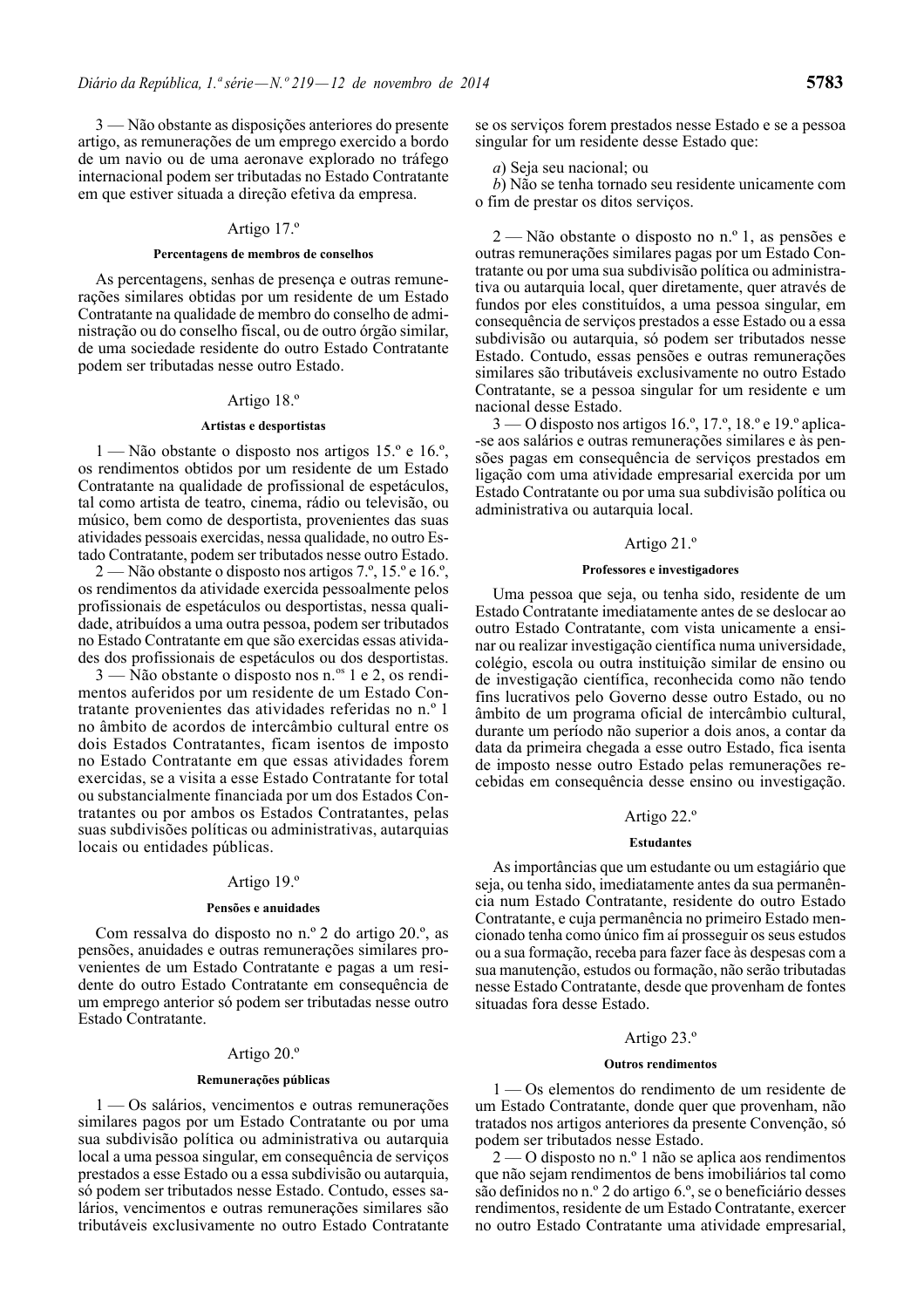através de um estabelecimento estável nele situado, ou exercer nesse outro Estado uma profissão independente, através de uma instalação fixa nele situada, estando o bem ou direito gerador dos rendimentos efetivamente ligado a esse estabelecimento estável ou a essa instalação fixa. Nesse caso, são aplicáveis as disposições do artigo 7.º ou do artigo 15.º, consoante o caso.

3 — Quando, em virtude de relações especiais existentes entre a pessoa mencionada no n.º 1 e uma outra pessoa, ou entre ambas e uma terceira pessoa, o montante dos rendimentos mencionados no n.º 1 exceder o montante (caso exista) que seria acordado entre elas na ausência de tais relações, as disposições do presente artigo são aplicáveis apenas a este último montante. Nesse caso, a parte excedente continua a poder ser tributada de acordo com a legislação de cada Estado Contratante, tendo em conta as outras disposições da presente Convenção.

# CAPÍTULO IV

# **Métodos de eliminação da dupla tributação**

# Artigo 24.º

### **Eliminação da dupla tributação**

1 — Quando um residente de um Estado Contratante obtiver rendimentos que, de acordo com o disposto na presente Convenção, possam ser tributados no outro Estado Contratante, o primeiro Estado deduzirá do imposto sobre os rendimentos desse residente uma importância igual ao imposto sobre o rendimento pago nesse outro Estado. A importância deduzida não poderá, contudo, exceder a fração do imposto sobre o rendimento, calculado antes da dedução, correspondente aos rendimentos que possam ser tributados nesse outro Estado.

2 — Quando, de acordo com o disposto na presente Convenção, os rendimentos obtidos por um residente de um Estado Contratante estiverem isentos de imposto nesse Estado, esse Estado poderá, não obstante, ao calcular o quantitativo do imposto sobre os restantes rendimentos desse residente, ter em conta os rendimentos isentos.

# CAPÍTULO V

# **Disposições especiais**

### Artigo 25.º

### **Não discriminação**

1 — Os nacionais de um Estado Contratante não ficarão sujeitos no outro Estado Contratante a nenhuma tributação, ou obrigação com ela conexa, diferente ou mais gravosa do que aquelas a que estejam ou possam estar sujeitos os nacionais desse outro Estado que se encontrem nas mesmas circunstâncias, em particular no que se refere à residência. Não obstante o estabelecido no artigo 1.º, esta disposição aplicar -se -á também às pessoas que não são residentes de um ou de ambos os Estados Contratantes.

2 — Os apátridas residentes de um Estado Contratante não ficarão sujeitos no outro Estado Contratante a nenhuma tributação ou obrigação com ela conexa, que seja diferente ou mais gravosa do que aquelas a que estão ou possam estar sujeitos os nacionais do Estado em causa que se encontrem na mesma situação.

3 — A tributação de um estabelecimento estável que uma empresa de um Estado Contratante tenha no outro Estado Contratante não será nesse outro Estado menos favorável do que a das empresas desse outro Estado que exerçam as mesmas atividades. Esta disposição não poderá ser interpretada no sentido de obrigar um Estado Contratante a conceder aos residentes do outro Estado Contratante quaisquer deduções pessoais, abatimentos e reduções para efeitos fiscais, atribuídos em função do estado civil ou dos encargos familiares, concedidos aos seus próprios residentes.

4 — Salvo se for aplicável o disposto no n.º 1 do artigo 9.º, no n.º 7 do artigo 11.º, no n.º 6 do artigo 12.º, no n.º 6 do artigo 13.º ou no n.º 3 do artigo 23.º, os juros, *royalties* e outras importâncias pagas por uma empresa de um Estado Contratante a um residente do outro Estado Contratante serão dedutíveis, para efeitos da determinação do lucro tributável de tal empresa, nas mesmas condições, como se tivessem sido pagos a um residente do primeiro Estado mencionado.

5 — As empresas de um Estado Contratante cujo capital, total ou parcialmente, direta ou indiretamente, seja detido ou controlado por um ou mais residentes do outro Estado Contratante não ficarão sujeitas, no primeiro Estado mencionado, a nenhuma tributação, ou obrigação com ela conexa, diferente ou mais gravosa do que aquelas a que estejam ou possam estar sujeitas empresas similares do primeiro Estado mencionado.

6 — Não obstante o disposto no artigo 2.º, as disposições do presente artigo aplicar -se -ão aos impostos de qualquer natureza ou denominação.

# Artigo 26.º

#### **Procedimento amigável**

1 — Quando uma pessoa considerar que as medidas tomadas por um dos Estados Contratantes ou por ambos os Estados Contratantes conduzem ou poderão conduzir, em relação a si, a uma tributação não conforme com o disposto na presente Convenção, poderá, independentemente dos recursos estabelecidos pela legislação nacional desses Estados, submeter o seu caso à autoridade competente do Estado Contratante de que é residente ou, se o seu caso está compreendido no n.º 1 do artigo 25.º, à autoridade competente do Estado Contratante de que é nacional. O caso deverá ser apresentado dentro de três anos a contar da data da primeira comunicação da medida que der causa à tributação não conforme com o disposto na Convenção.

2 — A autoridade competente, se a reclamação se lhe afigurar fundada e não estiver em condições de lhe dar uma solução satisfatória, esforçar -se -á por resolver a questão através de acordo amigável com a autoridade competente do outro Estado Contratante, a fim de evitar a tributação não conforme com a presente Convenção. O acordo alcançado será aplicado independentemente dos prazos estabelecidos no direito interno dos Estados Contratantes.

3 — As autoridades competentes dos Estados Contratantes esforçar -se -ão por resolver, através de acordo amigável, as dificuldades ou as dúvidas a que possa dar lugar a interpretação ou a aplicação da presente Convenção.

4 — As autoridades competentes dos Estados Contratantes poderão comunicar diretamente entre si, inclusi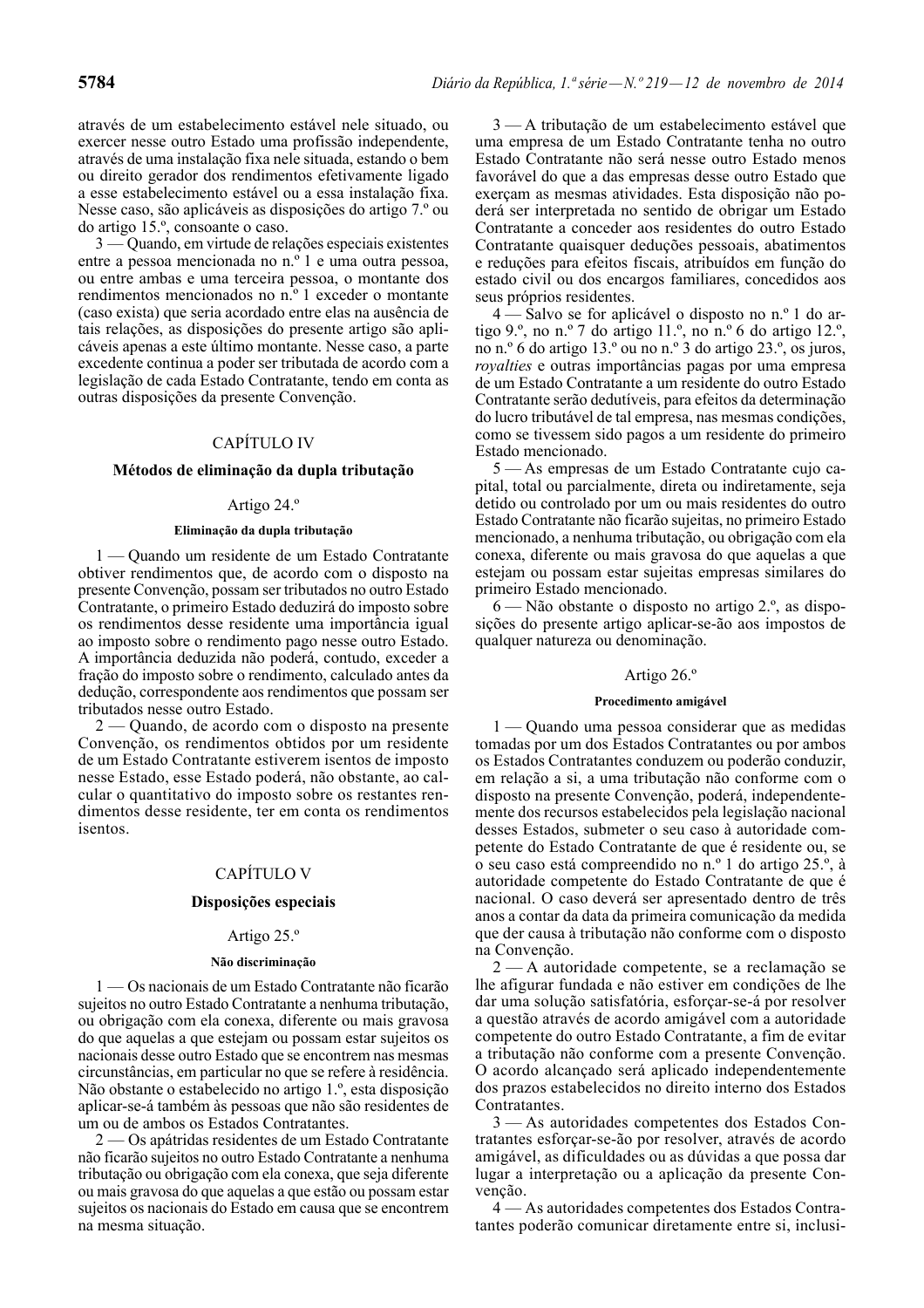vamente através de uma comissão mista constituída por essas autoridades ou pelos seus representantes, a fim de chegarem a acordo nos termos indicados nos números anteriores.

### Artigo 27.º

### **Troca de informações**

1 — As autoridades competentes dos Estados Contratantes trocarão entre si as informações que sejam previsivelmente relevantes para a aplicação das disposições da presente Convenção ou para a administração ou a aplicação das leis internas relativas aos impostos de qualquer natureza ou denominação cobrados em benefício dos Estados Contratantes ou das suas subdivisões políticas ou administrativas ou autarquias locais, na medida em que a tributação nelas prevista não seja contrária à presente Convenção. A troca de informações não é restringida pelo disposto nos artigos 1.º e 2.º

2 — As informações obtidas nos termos do n.º 1 por um Estado Contratante serão consideradas confidenciais do mesmo modo que as informações obtidas com base na legislação interna desse Estado e só poderão ser comunicadas às pessoas ou autoridades (incluindo tribunais e autoridades administrativas) encarregadas da liquidação ou cobrança dos impostos referidos no n.º 1, ou dos procedimentos declarativos ou executivos, ou das decisões de recursos, relativos a esses impostos, ou do seu controlo. Essas pessoas ou autoridades utilizarão as informações assim obtidas apenas para os fins referidos. Essas informações poderão ser reveladas no decurso de audiências públicas de tribunais ou em decisões judiciais. Não obstante as disposições anteriores, as informações obtidas por um Estado Contratante podem ser usadas para outros fins sempre que a legislação de ambos os Estados o preveja e a sua utilização for autorizada pela autoridade competente do Estado que as disponibiliza.

 $3 - 0$  disposto nos n.<sup>os</sup> 1 e 2 não poderá em caso algum ser interpretado no sentido de impor a um Estado Contratante a obrigação:

*a*) De tomar medidas administrativas contrárias à sua legislação e à sua prática administrativa ou às do outro Estado Contratante;

*b*) De fornecer informações que não possam ser obtidas com base na sua legislação ou no âmbito da sua prática administrativa normal ou nas do outro Estado Contratante;

*c*) De transmitir informações reveladoras de segredos ou processos comerciais, industriais ou profissionais, ou informações cuja comunicação seja contrária à ordem pública.

4 — Se forem solicitadas informações por um Estado Contratante em conformidade com o disposto no presente artigo, o outro Estado Contratante utilizará os poderes de que dispõe a fim de obter as informações solicitadas, mesmo que esse outro Estado não necessite de tais informações para os seus próprios fins fiscais. A obrigação constante da frase anterior está sujeita às limitações previstas no n.º 3, mas tais limitações não devem, em caso algum, ser interpretadas no sentido de permitir que um Estado Contratante se recuse a prestar tais informações pelo simples facto de estas não se revestirem de interesse para si, no âmbito interno.

5 — O disposto no n.º 3 não pode em caso algum ser interpretado no sentido de permitir que um Estado Contratante se recuse a prestar informações unicamente porque estas são detidas por um banco, outra instituição financeira, um mandatário ou por uma pessoa agindo na qualidade de agente ou fiduciário, ou porque essas informações são conexas com os direitos de propriedade de uma pessoa.

6 — As autoridades competentes devem, através de consultas, elaborar os procedimentos adequados para operacionalizar a troca de informações prevista no n.º 1.

# Artigo 28.º

### **Assistência à cobrança**

1 — Os Estados Contratantes prestarão assistência mútua para fins da cobrança dos respetivos créditos fiscais. A referida assistência não é restringida pelo disposto nos artigos 1.º e 2.º As autoridades competentes dos Estados Contratantes poderão estabelecer por acordo as formas de aplicação do presente artigo.

2 — A expressão «crédito fiscal» tal como é usada no presente artigo designa uma importância devida a título de impostos de qualquer natureza ou denominação cobrados em nome dos Estados Contratantes, das suas subdivisões políticas ou administrativas ou autarquias locais, desde que a tributação correspondente não seja contrária à presente Convenção ou a qualquer outro instrumento de que os Estados Contratantes sejam Partes, e bem assim os juros, as penalidades administrativas e os custos de cobrança ou de medidas cautelares relativos a essa importância.

3 — Quando um crédito fiscal de um Estado Contratante for suscetível de ser cobrado nos termos das leis desse Estado e for devido por uma pessoa que, nessa data, e por força dessas leis, não possa impedir a respetiva cobrança, esse crédito fiscal será aceite, a pedido das autoridades competentes desse Estado, para efeitos da sua cobrança pelas autoridades competentes do outro Estado Contratante. Esse crédito fiscal será cobrado por esse outro Estado em conformidade com as disposições da sua legislação aplicáveis em matéria de cobrança dos seus próprios impostos como se o crédito em causa constituísse um crédito fiscal desse outro Estado.

4 — Quando um crédito fiscal de um Estado Contratante constitua um crédito relativamente ao qual esse Estado, em virtude da sua legislação, possa tomar medidas cautelares a fim de assegurar a sua cobrança, esse crédito deverá ser aceite, a pedido das autoridades competentes desse Estado, para efeitos da adoção de medidas cautelares pelas autoridades competentes do outro Estado Contratante. Este outro Estado deverá tomar as medidas cautelares relativamente a este crédito fiscal em conformidade com as disposições da sua legislação como se se tratasse de um crédito fiscal desse outro Estado, ainda que, no momento em que essas medidas forem aplicadas, o crédito fiscal não seja suscetível de ser cobrado no primeiro Estado mencionado ou seja devido por uma pessoa que tenha o direito de impedir a respetiva cobrança.

 $5 -$ Não obstante o disposto nos n.<sup>os</sup> 3 e 4, os prazos de prescrição e a graduação aplicáveis, em virtude da legislação de um Estado Contratante, a um crédito fiscal, por força da sua natureza enquanto tal, não se aplicarão a um crédito fiscal aceite por este Estado para efeitos do n.º 3 ou 4. Por outro lado, um crédito fiscal aceite por um Estado Contratante para efeitos do n.º 3 ou 4 não poderá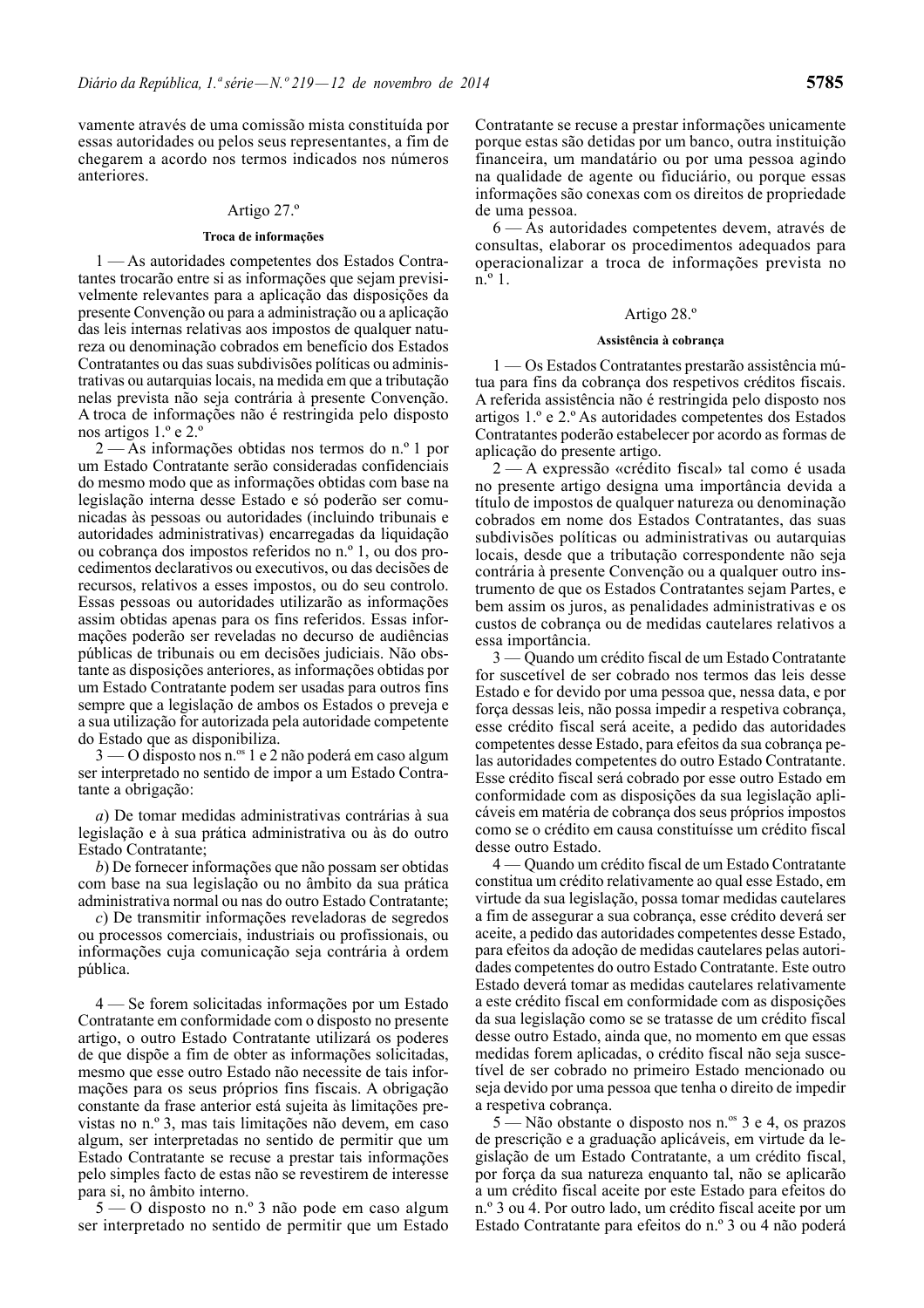6 — Os litígios relativos à existência, validade ou montante de um crédito fiscal de um Estado Contratante não serão submetidos aos tribunais ou entidades administrativas do outro Estado Contratante.

7 — Sempre que, em qualquer momento posterior a um pedido formulado por um Estado Contratante, nos termos dos números 3 ou 4 e anterior a que o outro Estado Contratante tenha cobrado e transferido o montante do crédito fiscal em causa para o primeiro Estado mencionado, esse crédito fiscal deixe de constituir:

*a*) No caso de pedido formulado ao abrigo do n.º 3, um crédito fiscal do primeiro Estado mencionado, que seja suscetível de ser cobrado nos termos das leis desse Estado, e seja devido por uma pessoa que, nesse momento, não possa, nos termos da legislação desse Estado, impedir a sua cobrança; ou

*b*) No caso de pedido formulado ao abrigo do n.º 4, um crédito fiscal do primeiro Estado mencionado, relativamente ao qual esse Estado possa, nos termos da sua legislação, tomar medidas cautelares a fim de assegurar a sua cobrança;

as autoridades competentes do primeiro Estado mencionado notificarão imediatamente desse facto as autoridades competentes do outro Estado e o primeiro Estado mencionado suspenderá ou retirará o seu pedido, consoante a opção do outro Estado.

8 — As disposições do presente artigo não poderão em caso algum ser interpretadas no sentido de impor a um Estado Contratante a obrigação de:

*a*) Tomar medidas administrativas contrárias à sua legislação e à sua prática administrativa ou às do outro Estado Contratante;

*b*) Tomar medidas que sejam contrárias à ordem pública;

*c*) Prestar assistência se o outro Estado Contratante não tiver tomado todas as medidas razoáveis de cobrança ou cautelares, consoante o caso, de que disponha por força da sua legislação ou da sua prática administrativa;

*d*) Prestar assistência nos casos em que os encargos administrativos para esse Estado sejam claramente desproporcionados em relação aos benefícios que o outro Estado Contratante possa obter.

# Artigo 29.º

# **Membros de missões diplomáticas e postos consulares**

O disposto na presente Convenção não prejudicará os privilégios fiscais de que beneficiem os membros de missões diplomáticas ou de postos consulares em virtude de regras gerais de direito internacional ou de disposições de acordos especiais.

# Artigo 30.º

# **Direito aos benefícios da Convenção**

1 — As disposições da presente Convenção não podem ser interpretadas de modo a impedir a aplicação por um Estado Contratante das disposições anti -abuso previstas na sua legislação interna.

2 — Os benefícios previstos na presente Convenção não serão concedidos a um residente de um Estado Contratante que não seja o beneficiário efetivo dos rendimentos obtidos no outro Estado Contratante.

3 — As disposições da presente Convenção não serão aplicáveis se o objetivo principal ou um dos objetivos principais de qualquer pessoa associada à criação ou à atribuição de um bem ou direito em relação com o qual o rendimento é pago for o de beneficiar das referidas disposições por meio dessa criação ou atribuição.

# CAPÍTULO VI

# **Disposições finais**

# Artigo 31.º

# **Entrada em vigor**

1 — A presente Convenção entrará em vigor 30 dias após a data de receção da última notificação, por escrito e por via diplomática, de que foram cumpridos os procedimentos internos dos Estados Contratantes necessários para o efeito.

2 — A presente Convenção produzirá efeitos:

*a*) No Senegal:

*i*) Quanto aos impostos devidos na fonte, relativamente às importâncias colocadas à disposição em ou após 1 de janeiro do ano civil imediatamente seguinte ao da entrada em vigor da presente Convenção; e

*ii*) Quanto aos demais impostos sobre o rendimento, relativamente aos rendimentos produzidos em qualquer ano civil ou exercício contabilístico com início em ou após 1 de janeiro do ano imediatamente seguinte ao da entrada em vigor da presente Convenção;

*b*) Em Portugal:

*i*) Quanto aos impostos devidos na fonte, quando o facto gerador ocorra em ou após 1 de janeiro do ano civil imediatamente seguinte ao da entrada em vigor da presente Convenção;

*ii*) Quanto aos demais impostos, relativamente aos rendimentos produzidos em qualquer ano fiscal com início em ou após 1 de janeiro do ano civil imediatamente seguinte ao da entrada em vigor da presente Convenção.

# Artigo 32.º

# **Denúncia**

1 — A presente Convenção permanecerá em vigor por um período de tempo indeterminado.

2 — Qualquer dos Estados Contratantes poderá denunciar a Convenção, mediante notificação por escrito e por via diplomática, até 30 de junho de qualquer ano seguinte a um período de cinco anos civis decorridos desde a data da entrada em vigor da presente Convenção.

3 — Em caso de denúncia, a presente Convenção deixará de produzir efeitos:

# *a*) No Senegal:

*i*) Quanto aos impostos devidos na fonte, relativamente às importâncias colocadas à disposição em ou após 1 de janeiro do ano civil imediatamente seguinte ao da notificação da denúncia da presente Convenção; e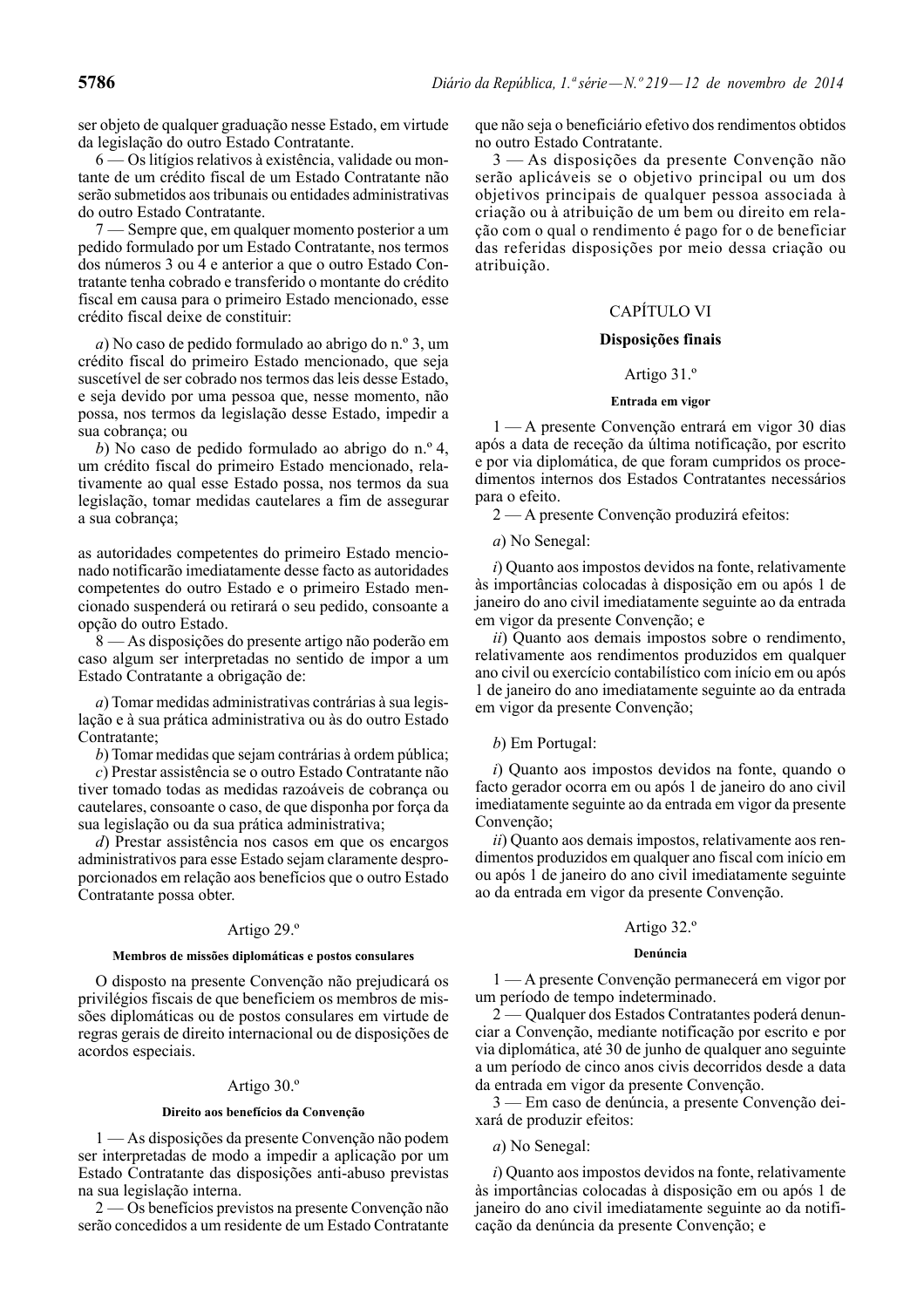*ii*) Quanto aos demais impostos sobre o rendimento, relativamente aos rendimentos produzidos em qualquer ano civil ou exercício contabilístico com início em ou após 1 de janeiro do ano imediatamente seguinte ao da notificação da denúncia da presente Convenção;

*b*) Em Portugal:

*i*) Quanto aos impostos devidos na fonte, quando o facto gerador ocorra em ou após 1 de janeiro do ano civil imediatamente seguinte ao da notificação da denúncia da presente Convenção;

*ii*) Quanto aos demais impostos, relativamente aos rendimentos produzidos em qualquer ano fiscal com início em ou após 1 de janeiro do ano civil imediatamente seguinte ao da notificação da denúncia da presente Convenção.

Em testemunho do qual, os signatários, devidamente autorizados para o efeito, assinaram a presente Convenção.

Feito em Lisboa, aos 13 dias do mês de junho de 2014, em dois originais, nas línguas portuguesa e francesa, fazendo igualmente fé ambas as versões.

Pela República Portuguesa:

*Paulo Portas,* Vice -Primeiro -Ministro.

Pela República do Senegal:

*Mankeur Ndiaye,* Ministro dos Negócios Estrangeiros e dos Senegaleses do Exterior.

# **CONVENTION ENTRE LA REPUBLIQUE PORTUGAISE ET LA RE-PUBLIQUE DU SENEGAL EN VUE D'EVITER LA DOUBLE IM-POSITION ET DE PREVENIR L'EVASION FISCALE EN MATIERE D'IMPOTS SUR LE REVENU.**

La République Portugaise et la République du Sénégal, désireuses de conclure une Convention en vue d'éviter la double imposition et de prévenir l'évasion fiscale en matière d'impôts sur le revenu, sont convenues des dispositions suivantes:

# CHAPITRE I

# **Champ d'application de la convention**

# Article 1

# **Personnes visées**

La présente Convention s'applique aux personnes qui sont des résidents d'un État contractant ou des deux États contractants.

# Article 2

# **Impôts visés**

1 — La présente Convention s'applique aux impôts sur le revenu perçus pour le compte d'un État contractant, de ses subdivisions politiques ou administratives ou de ses collectivités locales, quel que soit le système de perception.

2 — Sont considérés comme impôts sur le revenu les impôts perçus sur le revenu total ou sur des éléments du revenu, y compris les impôts sur les gains provenant de l'aliénation de biens mobiliers ou immobiliers, les impôts sur le montant global des salaires payés par les entreprises, ainsi que les impôts sur les plus -values.

3 — Les impôts actuels auxquels s'applique la Convention sont notamment:

*a*) en ce qui concerne le Sénégal:

(i) l'impôt sur le revenu des sociétés;

(ii) l'impôt minimum forfaitaire sur les sociétés;

(iii) l'impôt sur le revenu des personnes physiques;

(iv) la contribution forfaitaire à la charge des employeurs; (v) la taxe de plus -value sur les terrains bâtis et non

bâtis;

(ci -après dénommés «impôt sénégalais»);

*b*) en ce qui concerne le Portugal:

(i) l'impôt sur le revenu des personnes physiques (imposto sobre o rendimento das pessoas singulares — IRS);

(ii) l'impôt sur le revenu des personnes morales (imposto sobre o rendimento das pessoas colectivas — IRC);

(iii) les impôts additionnels sur le revenu des personnes morales (derramas);

(ci -après dénommés «impôt portugais»).

4 — La Convention s'applique aussi aux impôts de nature identique ou analogue qui seraient entrés en vigueur après la date de signature de la présente Convention et qui s'ajouteraient aux impôts actuels ou qui les remplaceraient. Les autorités compétentes des États contractants se communiqueront les modifications importantes apportées à leurs législations fiscales respectives.

# CHAPITRE II

# **Définitions**

# Article 3

### **Définitions générales**

1 — Au sens de la présente Convention, à moins que le contexte n'exige une interprétation différente:

*a*) le terme «Portugal» désigne la République Portugaise et, du point de vue géographique et conformément au droit international, signifie le territoire national, les eaux territoriales ainsi que les zones maritimes sur lesquelles le Portugal exerce ses droits de souveraineté ou sa juridiction;

*b*) le terme «Sénégal» désigne la République du Sénégal et, du point de vue géographique et conformément au droit international, signifie le territoire national, les eaux territoriales ainsi que les zones maritimes sur lesquelles le Sénégal exerce ses droits de souveraineté ou sa juridiction;

*c*) les expressions «un État contractant» et «l'autre État contractant» désignent, suivant le contexte, le Sénégal ou le Portugal;

*d*) le terme «impôt» désigne, suivant le contexte, l'impôt sénégalais ou l'impôt portugais;

*e*) le terme «personne» comprend les personnes physiques, les sociétés et tous autres groupements de personnes;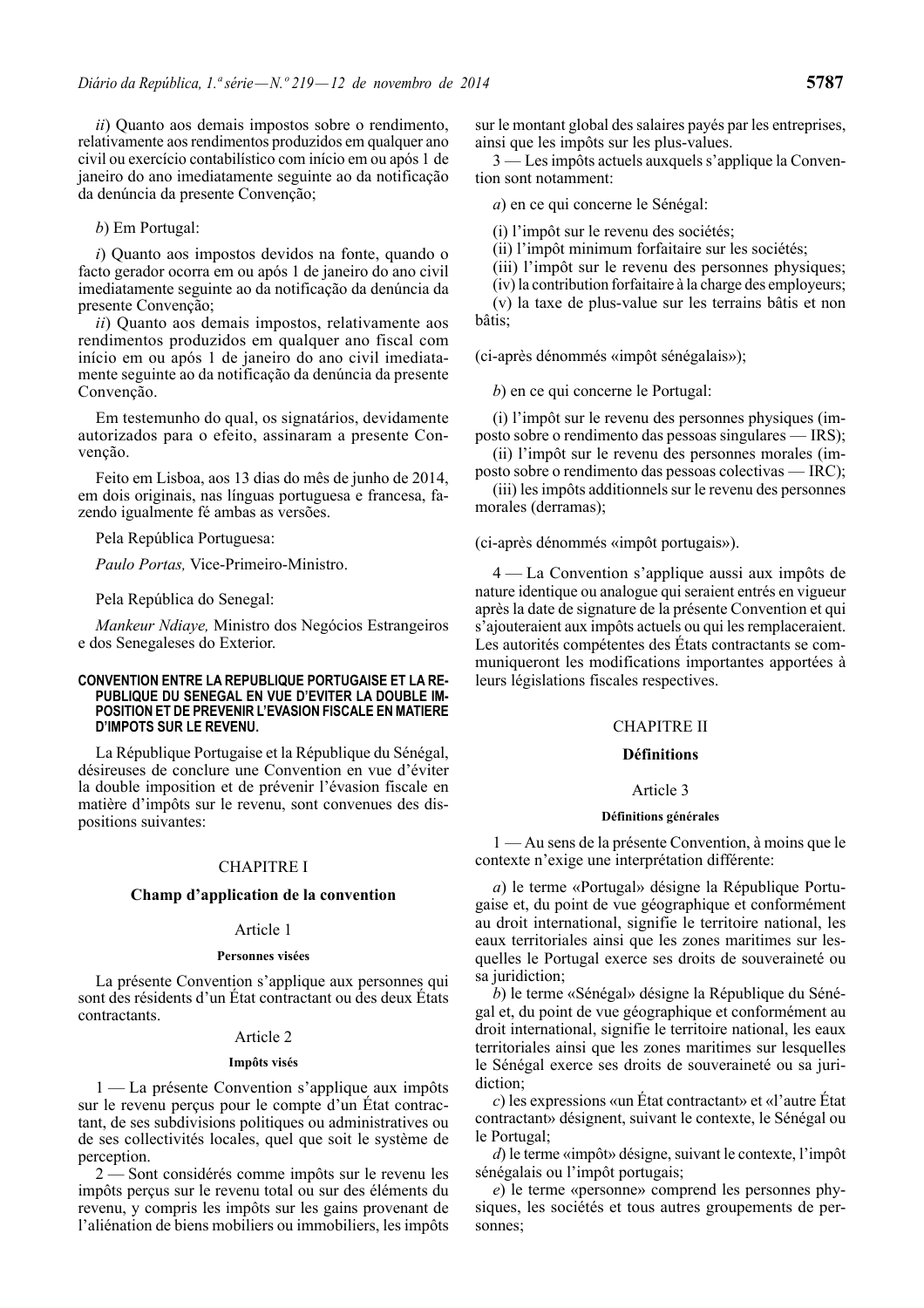*f*) le terme «société» désigne toute personne morale ou toute entité qui est considérée comme une personne morale aux fins d'imposition;

*g*) les expressions «entreprise d'un État contractant» et «entreprise de l'autre État contractant» désignent respectivement une entreprise exploitée par un résident d'un État contractant et une entreprise exploitée par un résident de l'autre État contractant;

*h*) l'expression «trafic international» désigne tout transport effectué par un navire ou un aéronef exploité par une entreprise dont le siège de direction effective est situé dans un État contractant, sauf lorsque le navire ou l'aéronef n'est exploité qu'entre des points situés dans l'autre État contractant;

*i*) l'expression «autorité compétente» désigne:

(i) en ce qui concerne le Sénégal, le Ministre chargé des Finances ou son représentant autorisé;

(ii) en ce qui concerne le Portugal, le Ministre des Finances, le Directeur Général de l'Autorité Fiscale et Douanière ou leurs représentants autorisés;

### *j*) Le terme «national» désigne:

(i) toute personne physique qui possède la nationalité d'un État contractant;

(ii) toute personne morale, société de personnes ou association constituée conformément à la législation en vigueur dans un État contractant.

2 — Pour l'application de la Convention à un moment donné par un État contractant, tout terme ou expression qui n'y est pas défini a, sauf si le contexte exige une interprétation différente, le sens que lui attribue, à ce moment, le droit de cet État concernant les impôts auxquels s'applique la Convention, le sens attribué à ce terme ou expression par le droit fiscal de cet État prévalant sur le sens que lui attribuent les autres branches du droit de cet État.

### Article 4

#### **Résident**

1 — Au sens de la présente Convention, l'expression «résident d'un État contractant» désigne toute personne qui, en vertu de la législation de cet État, est assujettie à l'impôt dans cet État en raison de son domicile, de sa résidence, de son siège de direction ou de tout autre critère de nature analogue et s'applique aussi à cet État ainsi qu'à toutes ses subdivisions politiques ou administratives ou à ses collectivités locales. Toutefois, cette expression ne comprend pas les personnes qui ne sont assujetties à l'impôt dans cet État que pour les revenus de sources situées dans cet État.

2 — Lorsque, selon les dispositions du paragraphe 1, une personne physique est considérée comme résident des deux États contractants, sa situation sera déterminée tel qu'il suit:

*a*) cette personne est considérée comme résident uniquement de l'État contractant où elle dispose d'un foyer d'habitation permanent. Lorsqu'elle dispose d'un foyer d'habitation permanent dans les deux États contractants, elle est considérée comme résident seulement de l'État avec lequel ses liens personnels et économiques sont les plus étroits (centre des intérêts vitaux);

*b*) si l'État contractant où cette personne a le centre de ses intérêts vitaux ne peut pas être déterminé, ou si elle ne dispose d'un foyer d'habitation permanent dans aucun des États contractants, elle est considérée comme résident seulement de l'État contractant où elle séjourne de façon habituelle;

*c*) si cette personne séjourne de façon habituelle dans les deux États contractants ou si elle ne séjourne de façon habituelle dans aucun d'eux, elle est considérée comme résident seulement de l'État contractant dont elle possède la nationalité;

*d*) si cette personne possède la nationalité des deux États contractants ou si elle ne possède la nationalité d'aucun d'eux, les autorités compétentes des États contractants règlent la question d'un commun accord.

3 — Lorsque, selon les dispositions du paragraphe 1, une personne autre qu'une personne physique est un résident des deux États contractants, elle est considérée comme un résident seulement de l'État où son siège de direction effective est situé.

#### Article 5

### **Établissement stable**

1 — Au sens de la présente Convention, l'expression «établissement stable» désigne une installation fixe d'affaires par l'intermédiaire de laquelle une entreprise d'un État contractant exerce tout ou partie de son activité.

2 — L'expression «établissement stable» comprend notamment:

- *a*) un siège de direction;
- *b*) une succursale;
- *c*) un bureau;
- *d*) une usine;
- *e*) un atelier;

*f*) une mine, un puits de pétrole ou de gaz, une carrière ou tout autre lieu d'extraction de ressources naturelles.

3 — L'expression «établissement stable» englobe également:

*a*) un chantier de construction ou de montage ou des activités de surveillance s'y exerçant, mais seulement lorsque ce chantier ou ces activités ont une durée supérieure à neuf mois;

*b*) la fourniture de services, y compris les services de consultants, par une entreprise agissant par l'intermédiaire de salariés ou d'autre personnel engagé par l'entreprise à cette fin, mais seulement lorsque des activités de cette nature se poursuivent (pour le même projet ou un projet connexe) sur le territoire d'un État contractant pendant une ou des périodes représentant un total de plus de 183 jours dans les limites d'une période quelconque de douze mois.

4 — Nonobstant les dispositions précédentes du présent article, on considère qu'il n'y a pas établissement stable si:

*a*) il est fait usage d'installations aux seules fins de stockage ou d'exposition de marchandises appartenant à l'entreprise;

*b*) des marchandises appartenant à l'entreprise sont entreposées aux seules fins de stockage ou d'exposition;

*c*) des marchandises appartenant à l'entreprise sont entreposées aux seules fins de transformation par une autre entreprise;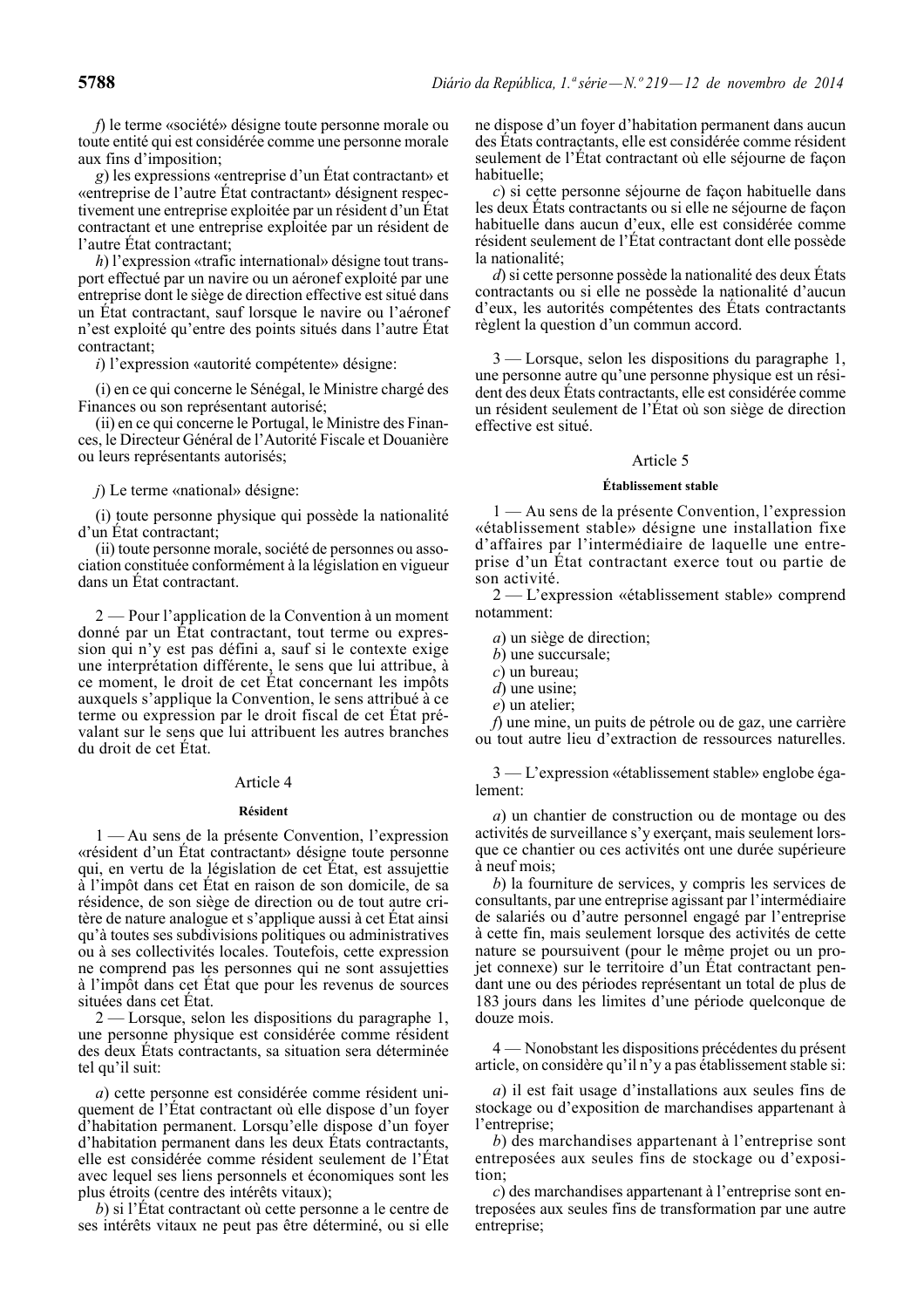*d*) une installation fixe d'affaires est utilisée aux seules fins d'acheter des marchandises ou de réunir des informations pour l'entreprise;

*e*) une installation fixe d'affaires est utilisée aux seules fins d'exercer, pour l'entreprise, toute autre activité de caractère préparatoire ou auxiliaire;

*f*) une installation fixe d'affaires est utilisée aux seules fins de l'exercice cumulé d'activités mentionnées aux alinéas *a*) à *e*), à condition que l'activité d'ensemble de l'installation fixe d'affaires résultant de ce cumul garde un caractère préparatoire ou auxiliaire.

5 — Nonobstant les dispositions des paragraphes 1 et 2, lorsqu'une personne — autre qu'un agent jouissant d'un statut indépendant, visé au paragraphe 7 — agit dans un État contractant pour le compte d'une entreprise de l'autre État contractant, cette entreprise est considérée comme ayant un établissement stable dans le premier État contractant pour toutes les activités que cette personne exerce pour elle si ladite personne:

*a*) dispose dans cet État du pouvoir, qu'elle y exerce habituellement lui permettant de conclure des contrats au nom de l'entreprise, à moins que les activités de cette personne ne soient limitées à celles énumérées au paragraphe 4 et qui, exercées dans une installation fixe d'affaires, ne feraient pas de cette installation fixe d'affaires un établissement stable au sens dudit paragraphe; ou

*b*) ne disposant pas de ce pouvoir, elle conserve habituellement dans le premier État un stock de marchandises sur lequel elle prélève régulièrement des marchandises aux fins de livraison pour le compte de l'entreprise.

6 — Nonobstant les dispositions précédentes du présent article, une entreprise d'assurance d'un État contractant est considérée comme ayant un établissement stable dans l'autre État contractant, sauf en matière de réassurance, dès l'instant que, par l'intermédiaire d'une personne autre qu'un agent jouissant d'un statut indépendant visé au paragraphe 7, elle perçoit des primes sur le territoire de cet État ou assure des risques situés sur ce territoire.

7 — On ne considère pas qu'une entreprise d'un État contractant a un établissement stable dans l'autre État contractant du seul fait qu'elle exerce son activité dans cet autre Etat par l'entremise d'un courtier, d'un commissionnaire général ou de tout autre intermédiaire jouissant d'un statut indépendant, à condition que ces personnes agissent dans le cadre ordinaire de leurs activités.

8 — Le fait qu'une société qui est un résident d'un État contractant contrôle ou est contrôlée par une société qui est un résident de l'autre État contractant ou qui y exerce son activité (que ce soit par l'intermédiaire d'un établissement stable ou non) ne suffit pas, en lui-même, pour faire de l'une quelconque de ces sociétés un établissement stable de l'autre.

# CHAPITRE III

# **Imposition des revenus**

# Article 6

### **Revenus immobiliers**

1 — Les revenus d'un résident d'un État contractant provenant de biens immobiliers (y compris les revenus des exploitations agricoles ou forestières) situés dans l'autre État contractant sont imposables dans cet autre État.

2 — L'expression «biens immobiliers» a le sens que lui attribue le droit de l'État contractant où les biens considérés sont situés. L'expression comprend en tous cas les accessoires, le cheptel mort ou vif des exploitations agricoles et forestières, les droits auxquels s'appliquent les dispositions du droit privé concernant la propriété foncière, l'usufruit des biens immobiliers et les droits à des paiements variables ou fixes pour l'exploitation ou la concession de l'exploitation de gisements minéraux, sources et autres ressources naturelles; les navires et aéronefs ne sont pas considérés comme des biens immobiliers.

3 — Les dispositions du paragraphe 1 ci -dessus s'appliquent aux revenus provenant de l'exploitation directe, de la location ou de l'affermage, ainsi que de toute autre forme d'exploitation des biens immobiliers.

4 — Les dispositions des paragraphes 1 et 3 ci -dessus s'appliquent également aux revenus provenant des biens immobiliers d'une entreprise ainsi qu'aux revenus des biens immobiliers servant à l'exercice d'une profession indépendante.

5 — Nonobstant les dispositions de l'article 7, les dispositions précédentes du présent article s'appliquent également aux revenus provenant des biens mobiliers ou aux revenus provenant des services liés à l'usage ou à la concession de l'usage de biens immobiliers qui, conformément à la législation fiscale de l'État contractant dans lequel les biens en question sont situés, sont assimilés aux revenus provenant des biens immobiliers.

# Article 7

### **Bénéfices des entreprises**

1 — Les bénéfices d'une entreprise d'un État contractant ne sont imposables que dans cet État, à moins que l'entreprise n'exerce son activité dans l'autre État contractant par l'intermédiaire d'un établissement stable qui y est situé. Lorsque l'entreprise exerce son activité d'une telle façon, les bénéfices de l'entreprise sont imposables dans l'autre État mais uniquement dans la mesure où ils sont imputables à cet établissement stable.

2 — Sous réserve des dispositions du paragraphe 3, lorsqu'une entreprise d'un État contractant exerce son activité dans l'autre État contractant par l'intermédiaire d'un établissement stable qui y est situé, il est imputé, dans chaque État contractant, à cet établissement stable les bénéfices qu'il aurait pu réaliser s'il avait constitué une entreprise distincte et séparée exerçant des activités identiques ou analogues dans des conditions identiques ou analogues et traitant en toute indépendance avec l'entreprise dont il constitue un établissement stable.

3 — Pour déterminer les bénéfices d'un établissement stable, sont admises en déduction les dépenses exposées aux fins poursuivies par cet établissement stable, y compris les dépenses de direction et les frais généraux d'administration ainsi exposés, soit dans l'État où est situé cet établissement stable, soit ailleurs. Toutefois, aucune déduction n'est admise pour les sommes qui seraient, le cas échéant, versées (à d'autres titres que le remboursement de frais encourus) par l'établissement stable au siège central de l'entreprise ou à l'un quelconque de ses bureaux, comme redevances, honoraires ou autres paiements similaires, pour l'usage de brevets ou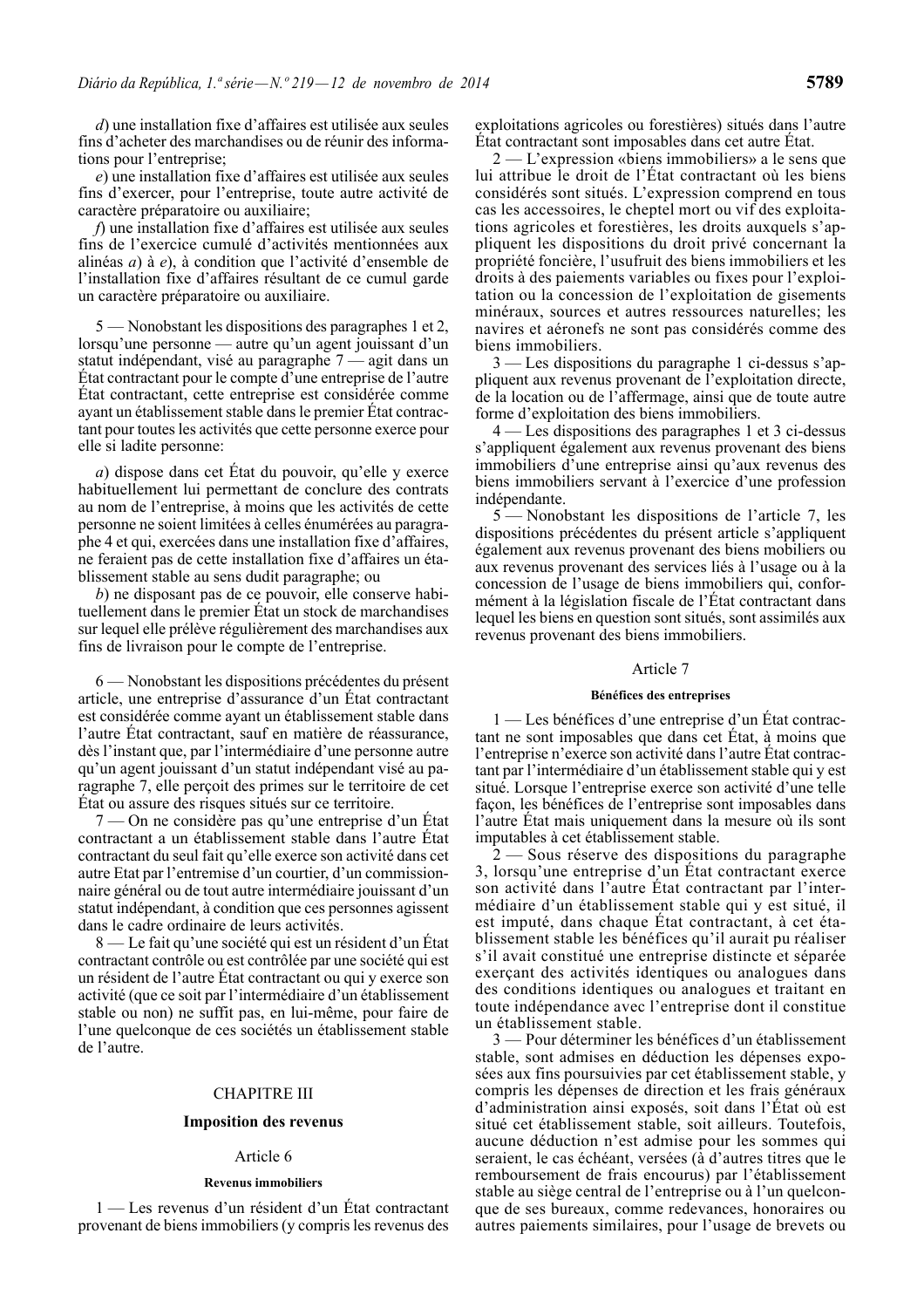d'autres droits, ou comme commission, pour des services précis rendus ou pour une activité de direction ou, sauf dans le cas d'une entreprise bancaire, comme intérêts sur des sommes prêtées à l'établissement stable. De même, il n'est pas tenu compte, dans le calcul des bénéfices d'un établissement stable, des sommes (autres que le remboursement des frais encourus) portées par l'établissement stable au débit du siège central de l'entreprise ou de l'un quelconque de ses autres bureaux, comme redevances, honoraires ou autres paiements similaires, pour l'usage de brevets ou d'autres droits, ou comme commission pour des services précis rendus ou pour une activité de direction ou, sauf dans le cas d'une entreprise bancaire, comme intérêts sur des sommes prêtées au siège central de l'entreprise ou à l'un quelconque de ses autres bureaux.

4 — S'il est d'usage, dans un État contractant, de déterminer les bénéfices imputables à un établissement stable sur la base d'une répartition des bénéfices totaux de l'entreprise entre ses diverses parties, aucune disposition du paragraphe 2 n'empêche cet État contractant de déterminer les bénéfices imposables selon la répartition en usage; la méthode de répartition adoptée doit être telle que le résultat obtenu soit conforme aux principes contenus dans le présent article.

5 — Aucun bénéfice n'est imputé à un établissement stable du fait qu'il a simplement acheté des marchandises pour l'entreprise.

6 — Aux fins des paragraphes précédents, les bénéfices à imputer à l'établissement stable sont déterminés chaque année selon la même méthode, à moins qu'il n'existe des motifs valables et suffisants de procéder autrement.

7 — Lorsque les bénéfices comprennent des éléments de revenu traités séparément dans d'autres articles de la présente Convention, les dispositions de ces articles ne sont pas affectées par les dispositions du présent article.

# Article 8

# **Navigation maritime et aérienne**

1 — Les bénéfices provenant de l'exploitation, en trafic international, de navires ou d'aéronefs ne sont imposables que dans l'État contractant où le siège de direction effective de l'entreprise est situé.

2 — Si le siège de direction effective d'une entreprise de navigation maritime est à bord d'un navire, ce siège est considéré comme situé dans l'État contractant où se trouve le port d'attache de ce navire ou, à défaut de port d'attache, dans l'État contractant dont l'exploitant du navire est un résident.

3 — Les dispositions du paragraphe 1 s'appliquent aussi aux bénéfices provenant de la participation à un pool, à une exploitation en commun ou à un organisme international d'exploitation.

# Article 9

#### **Entreprises associées**

 $1 -$ Lorsque:

*a*) une entreprise d'un État contractant participe directement ou indirectement à la direction, au contrôle ou au capital d'une entreprise de l'autre État contractant, ou que;

*b*) les mêmes personnes participent directement ou indirectement à la direction, au contrôle ou au capital d'une entreprise d'un État contractant et d'une entreprise de l'autre État contractant,

et que, dans l'un et l'autre cas, les deux entreprises sont, dans leurs relations commerciales ou financières, liées par des conditions acceptées ou imposées, qui diffèrent de celles qui seraient convenues entre des entreprises indépendantes, les bénéfices qui, sans ces conditions, auraient été obtenus par l'une des entreprises mais n'ont pas pu l'être en raison de ces conditions, peuvent être inclus dans les bénéfices de cette entreprise et imposés en conséquence.

2 — Lorsqu'un État contractant inclut dans les bénéfices d'une entreprise de cet État — et impose en conséquence — des bénéfices sur lesquels une entreprise de l'autre État contractant a été imposée dans cet autre État, et que les bénéfices ainsi inclus sont des bénéfices qui auraient été réalisés par l'entreprise du premier État si les conditions convenues entre les deux entreprises avaient été celles qui auraient été convenues entre des entreprises indépendantes, l'autre État procède à un ajustement approprié du montant de l'impôt qui y a été perçu sur ces bénéfices, si cet ajustement est considéré comme justifié, dans son principe ainsi que dans son montant, par cet autre État. Pour déterminer cet ajustement, il est tenu compte des autres dispositions de la présente Convention et, si c'est nécessaire, les autorités compétentes des États contractants se consultent.

3 — Les dispositions du paragraphe 2 ne s'appliquent pas lorsqu'à la suite d'une procédure judiciaire, administrative ou autre procédure légale une décision finale a dit que du fait d'actions entraînant un ajustement des bénéfices en vertu du paragraphe 1, une des entreprises en cause est passible d'une pénalité pour fraude, faute lourde ou défaillance délibérée.

# Article 10

# **Dividendes**

1 — Les dividendes payés par une société qui est un résident d'un État contractant à un résident de l'autre État contractant sont imposables dans cet autre État.

2 — Toutefois, ces dividendes sont aussi imposables dans l'État contractant dont la société qui paie les dividendes est un résident, et selon la législation de cet État, mais si le bénéficiaire effectif des dividendes est un résident de l'autre État contractant, l'impôt ainsi établi ne peut excéder:

*a*) 5 pour cent du montant brut des dividendes si le bénéficiaire effectif est une société (autre qu'une société de personnes) qui détient directement au moins 25 pour cent du capital de la société qui paie les dividendes;

*b*) 10 pour cent du montant brut des dividendes, dans tous les autres cas.

Les autorités compétentes des États contractants règlent d'un commun accord les modalités d'application de ces limitations.

Les dispositions du présent paragraphe n'affectent pas l'imposition de la société au titre des bénéfices qui servent au paiement des dividendes.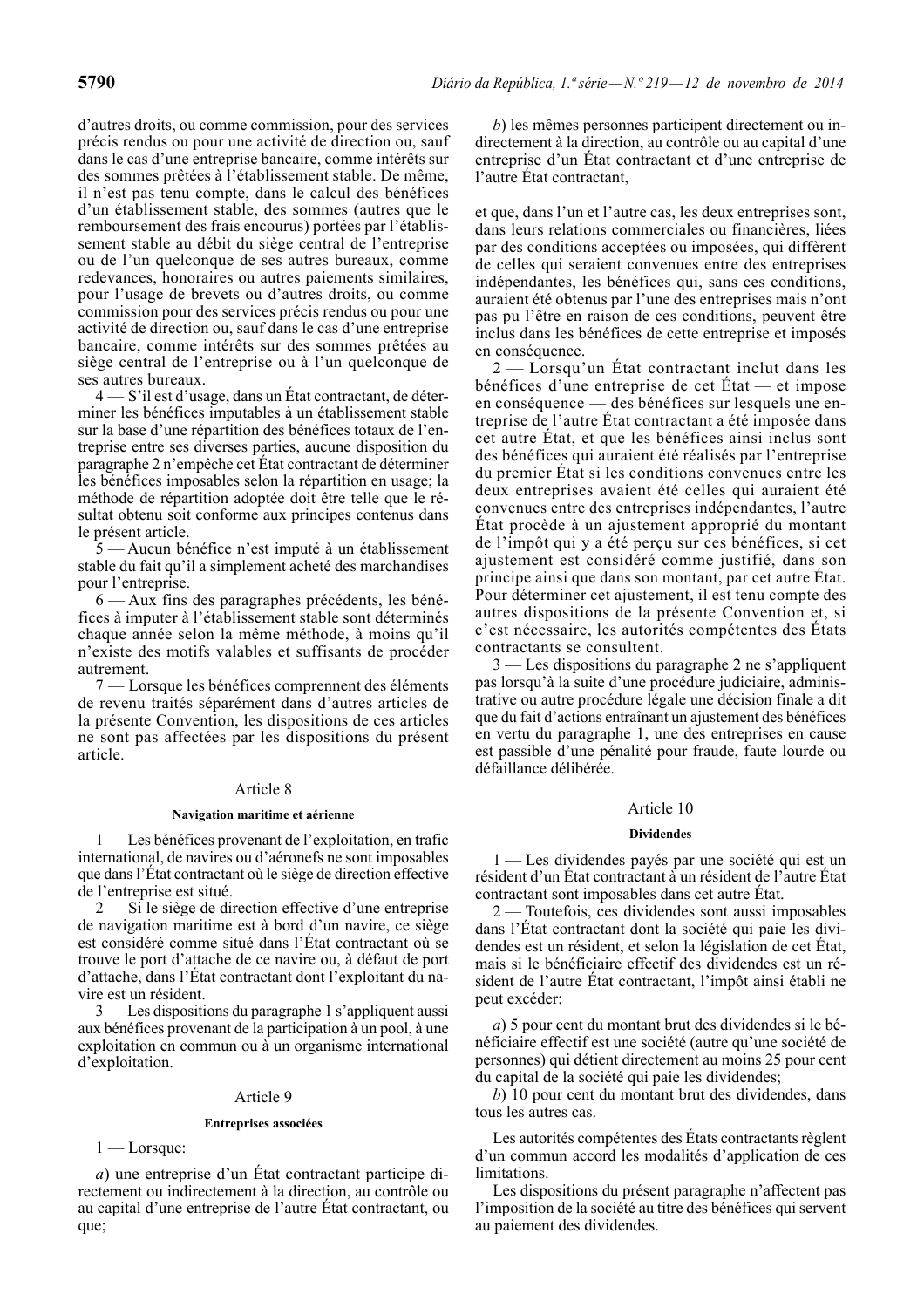3 — Le terme «dividendes» employé dans le présent article désigne les revenus provenant d'actions, actions ou bons de jouissance, parts de mine, parts de fondateur ou autres parts bénéficiaires à l'exception des créances, ainsi que les revenus d'autres parts sociales soumis au même régime fiscal que les revenus d'actions par la législation de l'État dont la société distributrice est un résident. En ce qui concerne le Portugal, le terme «dividendes» désigne aussi les bénéfices attribués ou payés en vertu d'une association en participation («associação em participação»).

4 — Les dispositions des paragraphes 1 et 2 ne s'appliquent pas lorsque le bénéficiaire effectif des dividendes, résident d'un État contractant, exerce dans l'autre État contractant dont la société qui paie les dividendes est un résident, soit une activité d'entreprise par l'intermédiaire d'un établissement stable qui y est situé, soit une profession indépendante au moyen d'une base fixe qui y est située, et que la participation génératrice des dividendes s'y rattache effectivement. Dans ces cas, les dispositions de l'article 7 ou de l'article 15 de la présente Convention, selon le cas, sont applicables.

5 — Lorsqu'une société qui est un résident d'un État contractant tire des bénéfices ou revenus de l'autre État contractant, cet autre État contractant ne peut percevoir aucun impôt sur les dividendes payés par la société, sauf dans la mesure où ces dividendes sont payés à un résident de cet autre État contractant ou dans la mesure où la participation génératrice des dividendes se rattache effectivement à un établissement stable ou à une base fixe située dans cet autre État contractant, ni prélever aucun impôt, au titre de l'imposition des bénéfices non distribués de la société, même si les dividendes payés ou les bénéfices non distribués consistent en tout ou en partie en bénéfices ou revenus provenant de cet autre État contractant.

# Article 11

#### **Intérêts**

1 — Les intérêts provenant d'un État contractant et payés à un résident de l'autre État contractant sont imposables dans cet autre État.

2 — Toutefois, ces intérêts sont aussi imposables dans l'État contractant d'où ils proviennent et selon la législation de cet État, mais si le bénéficiaire effectif des intérêts est un résident de l'autre État contractant, l'impôt ainsi établi ne peut excéder 10 pour cent du montant brut des intérêts. Les autorités compétentes des États contractants règlent d'un commun accord les modalités d'application de cette limitation.

3 — Nonobstant les dispositions des paragraphes 1 et 2, les intérêts provenant d'un État contractant ne sont imposables que dans l'autre État contractant si le bénéficiaire effectif des intérêts est l'autre État contractant, ses subdivisions politiques ou administratives, ses collectivités locales ou la banque centrale de cette autre Etat contractant.

4 — Le terme «intérêts» employé dans le présent article désigne les revenus des créances de toute nature, assorties ou non de garanties hypothécaires ou d'une clause de participation aux bénéfices du débiteur, et notamment les revenus des fonds publics et des obligations d'emprunts, y compris les primes et lots attachés à ces titres. Les pénalisations pour paiement tardif ne sont pas considérées comme des intérêts au sens du présent article.

5 — Les dispositions des paragraphes 1 et 2 ne s'appliquent pas lorsque le bénéficiaire effectif des intérêts, résident d'un État contractant, exerce dans l'autre État contractant, d'où proviennent les intérêts, soit une activité d'entreprise par l'intermédiaire d'un établissement stable qui y est situé, soit une profession indépendante au moyen d'une base fixe qui y est située, et que la créance génératrice d'intérêt est effectivement rattachée à cet établissement stable ou à cette base fixe. Dans ce cas, les dispositions de l'article 7 ou de l'article 15, selon le cas, sont applicables.

6 — Les intérêts sont considérés comme provenant d'un État contractant lorsque le débiteur est un résident de cet État contractant. Toutefois, lorsque le débiteur des intérêts, qu'il soit ou non un résident d'un État contractant a, dans un État contractant, un établissement stable ou une base fixe pour lesquels la dette donnant lieu au paiement des intérêts a été contractée et qui supporte la charge de ces intérêts, ceux -ci sont considérés comme provenant de l'État contractant où l'établissement stable ou la base fixe est situé.

7 — Lorsque, en raison des relations spéciales existant entre le débiteur et le bénéficiaire effectif ou que l'un et l'autre entretiennent avec de tierces personnes, le montant des intérêts, compte tenu de la créance pour laquelle ils sont payés, excède celui dont seraient convenus le débiteur et le bénéficiaire effectif en l'absence de pareilles relations, les dispositions du présent article ne s'appliquent qu'à ce dernier montant. Dans ce cas, la partie excédentaire des paiements reste imposable conformément à la législation de chaque État contractant et compte tenu des autres dispositions de la présente Convention.

#### Article 12

#### **Redevances**

1 — Les redevances provenant d'un État contractant et payées à un résident de l'autre État contractant sont imposables dans cet autre État.

2 — Toutefois, ces redevances peuvent aussi être imposées dans l'État contractant d'où elles proviennent et selon la législation de cet État, mais si le bénéficiaire effectif des redevances est un résident de l'autre État contractant, l'impôt ainsi établi ne peut excéder 10 pour cent de leur montant brut. Les autorités compétentes des États contractants règlent d'un commun accord les modalités d'application de cette limitation.

3 — Le terme «redevances» employé dans le présent article désigne les rémunérations de toute nature payées pour l'usage ou la concession de l'usage d'un droit d'auteur sur une œuvre littéraire, artistique ou scientifique, y compris les films cinématographiques, d'un brevet, d'une marque de fabrique ou de commerce, d'un dessin ou d'un modèle, d'un plan, d'une formule ou d'un procédé secrets et pour des informations ayant trait à une expérience acquise dans le domaine industriel, commercial ou scientifique.

4 — Les dispositions des paragraphes 1 et 2 ne s'appliquent pas lorsque le bénéficiaire effectif des redevances, résident d'un État contractant, exerce dans l'autre État contractant d'où proviennent les redevances, soit une activité d'entreprise par l'intermédiaire d'un établissement stable qui y est situé, soit une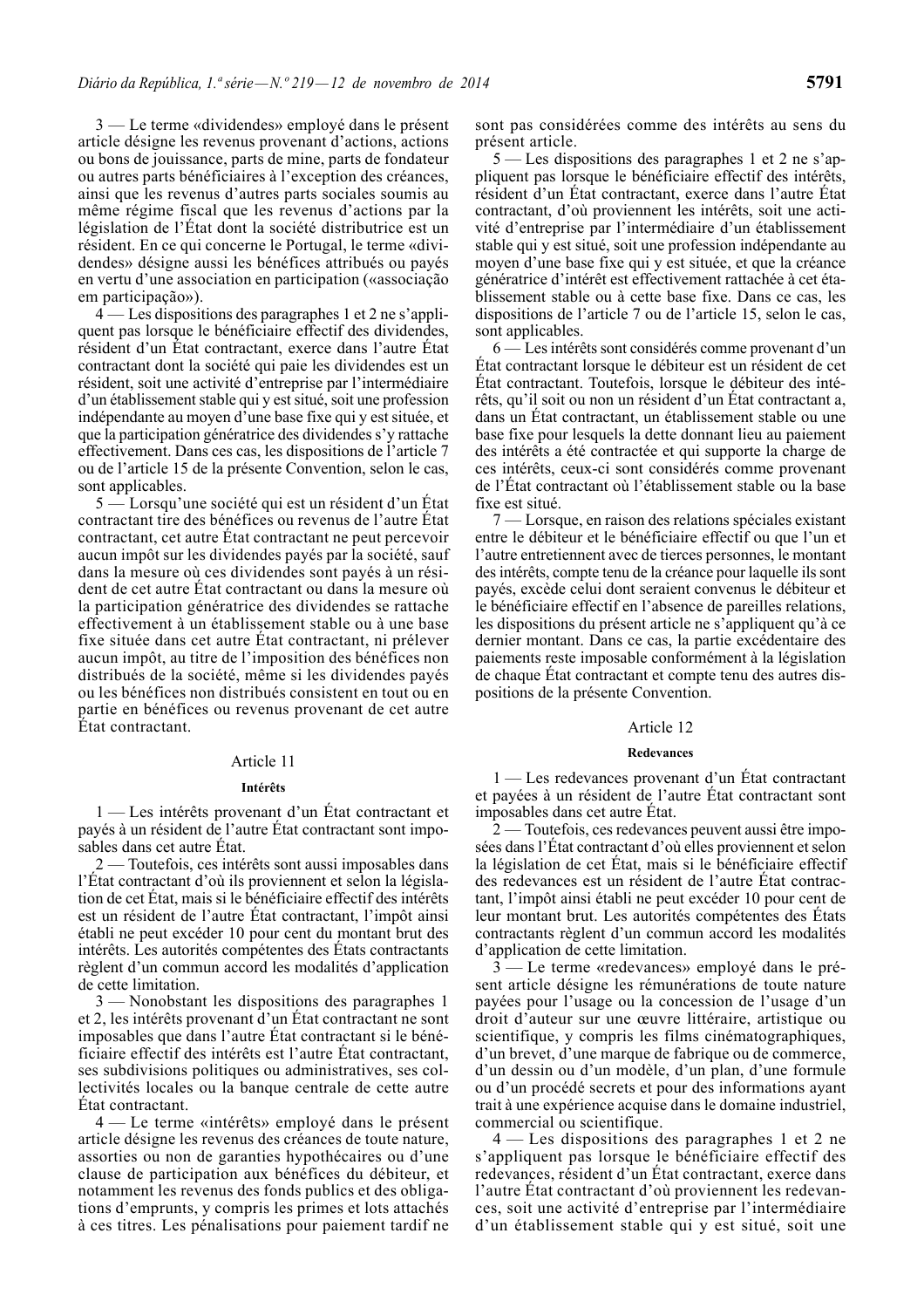profession indépendante au moyen d'une base fixe qui y est située, et que le droit ou le bien générateur des redevances se rattachent effectivement à cet établissement stable ou cette base fixe. Dans ce cas, les dispositions de l'article 7 ou de l'article 15, selon le cas, sont applicables.

5 — Les redevances sont considérées comme provenant d'un État contractant lorsque le débiteur est un résident de cet État. Toutefois, lorsque le débiteur des redevances, qu'il soit ou non un résident d'un État contractant, a dans un État contractant un établissement stable, ou une base fixe, pour lesquels l'obligation donnant lieu au paiement des redevances a été conclue et qui supporte comme telle la charge de celles -ci, ces redevances sont réputées provenir de l'État contractant où est situé l'établissement stable, ou la base fixe.

6 — Lorsque, en raison des relations spéciales existant entre le débiteur et le bénéficiaire effectif ou que l'un et l'autre entretiennent avec des tierces personnes, le montant des redevances, compte tenu de la prestation pour laquelle elles sont payées excède celui dont seraient convenus le débiteur et le bénéficiaire effectif en l'absence de pareilles relations, les dispositions du présent article ne s'appliquent qu'à ce dernier montant. Dans ce cas, la partie excédentaire des paiements reste imposable selon la législation de chaque État contractant, compte tenu des autres dispositions de la présente Convention.

#### Article 13

### **Rémunérations pour services techniques**

1 — Les rémunérations pour services techniques provenant d'un Etat contractant et dont le bénéficiaire effectif est un résident de l'autre Etat contractant sont imposables dans cet autre Etat.

2 — Toutefois, ces rémunérations pour services techniques sont aussi imposables dans l'Etat contractant d'où ils proviennent et selon la législation de cet Etat, mais si le bénéficiaire effectif de ces rémunérations est un résident de l'autre Etat contractant, l'impôt ainsi établi ne peut excéder 8 pour cent du montant brut des rémunérations. Les autorités compétentes des États contractants règlent d'un commun accord les modalités d'application de cette limitation.

3 — Le terme «rémunérations pour services techniques» employé dans le présent article désigne tous paiements à toute personne, autres que ceux mentionnés aux articles 7, 12, 15 et 16 de la présente Convention, en considération de services de direction, techniques ou de consultance, y compris la fourniture de services par le personnel technique ou tout autre personnel.

4 — Les dispositions des paragraphes 1 et 2 ne s'appliquent pas lorsque le bénéficiaire effectif des rémunérations pour services techniques, résident d'un Etat contractant, exerce dans l'autre Etat contractant d'où proviennent les rémunérations pour services techniques une activité d'entreprise par l'intermédiaire d'un établissement stable qui y est situé, ou exerce dans cet autre Etat contractant une profession indépendante par l'intermédiaire d'une base fixe, et que le droit ou le bien générateur des rémunérations pour services techniques se rattache effectivement à cet établissement stable ou cette base fixe. Dans ce cas, les dispositions des articles 7 et 15, suivant le cas, sont applicables.

5 — Les rémunérations pour services techniques sont considérés comme provenant d'un Etat contractant lorsque le payeur est un résident de cet Etat. Toutefois, lorsque la personne payant les rémunérations pour services techniques, qu'il soit ou non un résident d'un Etat contractant, a dans un Etat contractant un établissement stable ou une base fixe, pour lesquels l'engagement donnant lieu aux rémunérations pour services techniques a été contractée et qui supportent la charge de ces rémunérations pour services techniques, celles-ci sont réputées provenir de l'État contractant où est situé l'établissement stable, ou la base fixe.

6 — Lorsque, en raison de relations spéciales existant entre le débiteur et bénéficiaire effectif ou que l'un et l'autre entretiennent avec de tierces personnes, le montant des rémunérations pour services techniques, compte tenu de la prestation pour laquelle ils ont été payés, excède celui dont seraient convenus le débiteur et le bénéficiaire effectif en l'absence de pareilles relations, les dispositions du présent article ne s'appliquent qu'à ce dernier montant. Dans ce cas, la partie excédentaire des paiements reste imposable selon la législation de chaque Etat contractant et compte tenu des autres dispositions de la présente Convention.

# Article 14

## **Gains en capital**

1 — Les gains qu'un résident d'un État contractant tire de l'aliénation de biens immobiliers visés à l'article 6 et situés dans l'autre État contractant sont imposables dans cet autre État.

2 — Les gains provenant de l'aliénation de biens mobiliers qui font partie de l'actif d'un établissement stable qu'une entreprise d'un État contractant a dans l'autre État contractant, ou de biens mobiliers qui appartiennent à une base fixe dont un résident d'un État contractant dispose dans l'autre État contractant pour l'exercice d'une profession indépendante, y compris de tels gains provenant de l'aliénation de cet établissement stable (seul ou avec l'ensemble de l'entreprise) ou cette base fixe, sont imposables dans cet autre État.

3 — Les gains provenant de l'aliénation de navires ou d'aéronefs exploités en trafic international par une entreprise d'un État contractant ainsi que de biens mobiliers affectés à l'exploitation de tels navires ou aéronefs ne sont imposables que dans l'Etat contractant où le siège de direction effective de l'entreprise est situé.

4 — Les gains qu'un résident d'un État contractant tire de l'aliénation d'actions ou de droits similaires qui tirent directement ou indirectement plus de 50 pour cent de leur valeur de biens immobiliers situés dans l'autre État contractant sont imposables dans cet autre État.

5 — Les gains provenant de la cession de droits sociaux représentant une participation de plus de 50 pour cent dans une société qui est résident d'un État contractant sont imposables dans cet État, mais l'impôt ainsi établi ne peut excéder 20 pour cent des gains.

6 — Les gains provenant de l'aliénation de tous biens autres que ceux visés aux paragraphes 1 à 5 ne sont imposables que dans l'État contractant dont le cédant est un résident.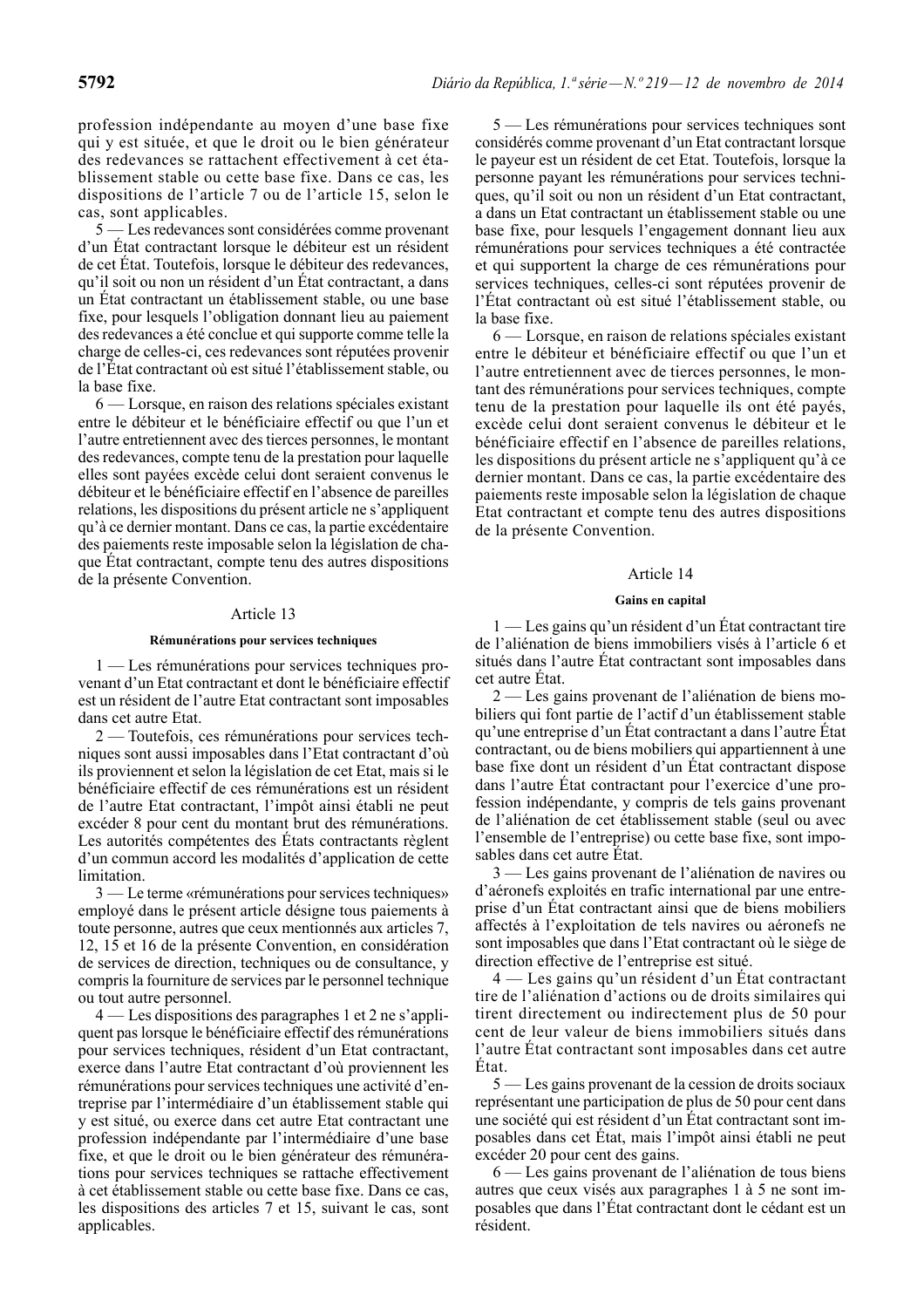### Article 15

#### **Professions indépendantes**

1 — Les revenus qu'un résident d'un État contractant tire d'une profession libérale ou d'autres activités à caractère indépendant ne sont imposables que dans cet État sauf s'il dispose en permanence dans l'autre État contractant d'une base fixe pour l'exercice de ses activités ou s'il séjourne dans cet autre État pour une ou des périodes d'une durée totale supérieure à 183 jours au cours d'une période de douze mois. S'il dispose d'une base fixe ou séjourne dans cet autre État pendant la ou les périodes susmentionnées, les revenus ne sont imposables dans cet autre État que dans la mesure où ils sont imputables à cette base fixe ou proviennent de cet autre État pendant la ou les périodes susmentionnées.

2 — L'expression «profession libérale» vise notamment les activités indépendantes d'ordre scientifique, littéraire, artistique, éducatif ou pédagogique, ainsi que les activités indépendantes des médecins, ingénieurs, avocats, dentistes, architectes et comptables.

# Article 16

# **Professions dépendantes**

1 — Sous réserve des dispositions des articles 17, 19, 20, 21 et 22, les salaires, traitements et autres rémunérations similaires qu'un résident d'un État contractant reçoit au titre d'un emploi salarié ne sont imposables que dans cet État, à moins que l'emploi ne soit exercé dans l'autre État contractant. Si l'emploi y est exercé, les rémunérations reçues à ce titre sont imposables dans cet autre État.

2 — Nonobstant les dispositions du paragraphe 1, les rémunérations qu'un résident d'un État contractant reçoit au titre d'un emploi salarié exercé dans l'autre État contractant ne sont imposables que dans le premier État mentionné si:

*a*) le bénéficiaire séjourne dans l'autre État pendant une ou des périodes n'excédant pas au total 183 jours au cours d'une période de douze mois commençant ou se terminant au cours de l'année fiscale concernée; et

*b*) les rémunérations sont payées par un employeur ou pour le compte d'un employeur qui n'est pas un résident de l'autre État; et

*c*) la charge des rémunérations n'est pas supportée par un établissement stable ou une base fixe que l'employeur a dans l'autre État.

3 — Nonobstant les dispositions précédentes du présent article, les rémunérations reçues au titre d'un emploi salarié exercé à bord d'un navire ou d'un aéronef exploité en trafic international sont imposables dans l'État contractant où le siège de direction effective de l'entreprise est situé.

# Article 17

#### **Tantièmes**

Les tantièmes, jetons de présence et autres rétributions similaires qu'un résident d'un État contractant reçoit en sa qualité de membre du conseil d'administration ou de surveillance, ou d'un autre organe similaire, d'une société qui est un résident de l'autre État contractant sont imposables dans cet autre État.

#### Article 18

#### **Artistes et sportifs**

1 — Nonobstant les dispositions des articles 15 et 16, les revenus qu'un résident d'un État contractant tire de ses activités personnelles exercées dans l'autre État contractant en tant qu'artiste du spectacle, tel qu'un artiste de théâtre, de cinéma, de la radio ou de la télévision, ou qu'un musicien, ou en tant que sportif, sont imposables dans cet autre État.

2 — Lorsque les revenus tirés d'activités qu'un artiste du spectacle ou un sportif exerce personnellement et en cette qualité sont attribués non pas à l'artiste ou au sportif lui -même mais à une autre personne, ces revenus sont imposables, nonobstant les dispositions des articles 7, 15 et 16, dans l'État contractant où les activités de l'artiste ou du sportif sont exercées.

3 — Nonobstant les dispositions des paragraphes 1 et 2, les revenus perçus par un résident d'un État contractant au titre des activités visées au paragraphe 1 dans le cadre d'accords d'échange culturel entre les deux États contractants sont exonérés d'impôts dans l'État contractant où les activités sont exercées si le séjour dans cet État est entièrement ou en grande partie financé par l'un des États contractants ou par les deux États contractants, leurs subdivisions politiques ou administratives, autorités locales ou institutions publiques.

### Article 19

# **Pensions et rentes**

Sous réserve des dispositions du paragraphe 2 de l'article 20, les pensions, rentes et autres rémunérations similaires provenant d'un État contractant et payées à un résident de l'autre État contractant au titre d'un emploi antérieur ne sont imposables que dans cet autre État contractant.

# Article 20

#### **Fonction publique**

1 — Les salaires, traitements et autres rémunérations similaires payés par un État contractant ou l'une de ses subdivisions politiques ou administratives ou collectivités locales à une personne physique au titre de services rendus à cet État ou à cette subdivision ou collectivité ne sont imposables que dans cet État. Toutefois, ces salaires, traitements et autres rémunérations similaires ne sont imposables que dans l'autre État contractant si les services sont rendus dans cet État et si la personne physique est un résident de cet État qui:

*a*) possède la nationalité de cet État; ou

*b*) n'est pas devenu un résident de cet État à seule fin de rendre les services.

2 — Nonobstant les dispositions du paragraphe 1, les pensions et autres rémunérations similaires payées par un État contractant, ou l'une de ses subdivisions politiques ou administratives ou collectivités locales, soit directement soit par prélèvement sur des fonds qu'ils ont constitués, à une personne physique, au titre de services rendus à cet État ou à cette subdivision ou collectivité, ne sont imposables que dans cet État. Toutefois, ces pensions et autres rémunérations similaires ne sont imposables que dans l'autre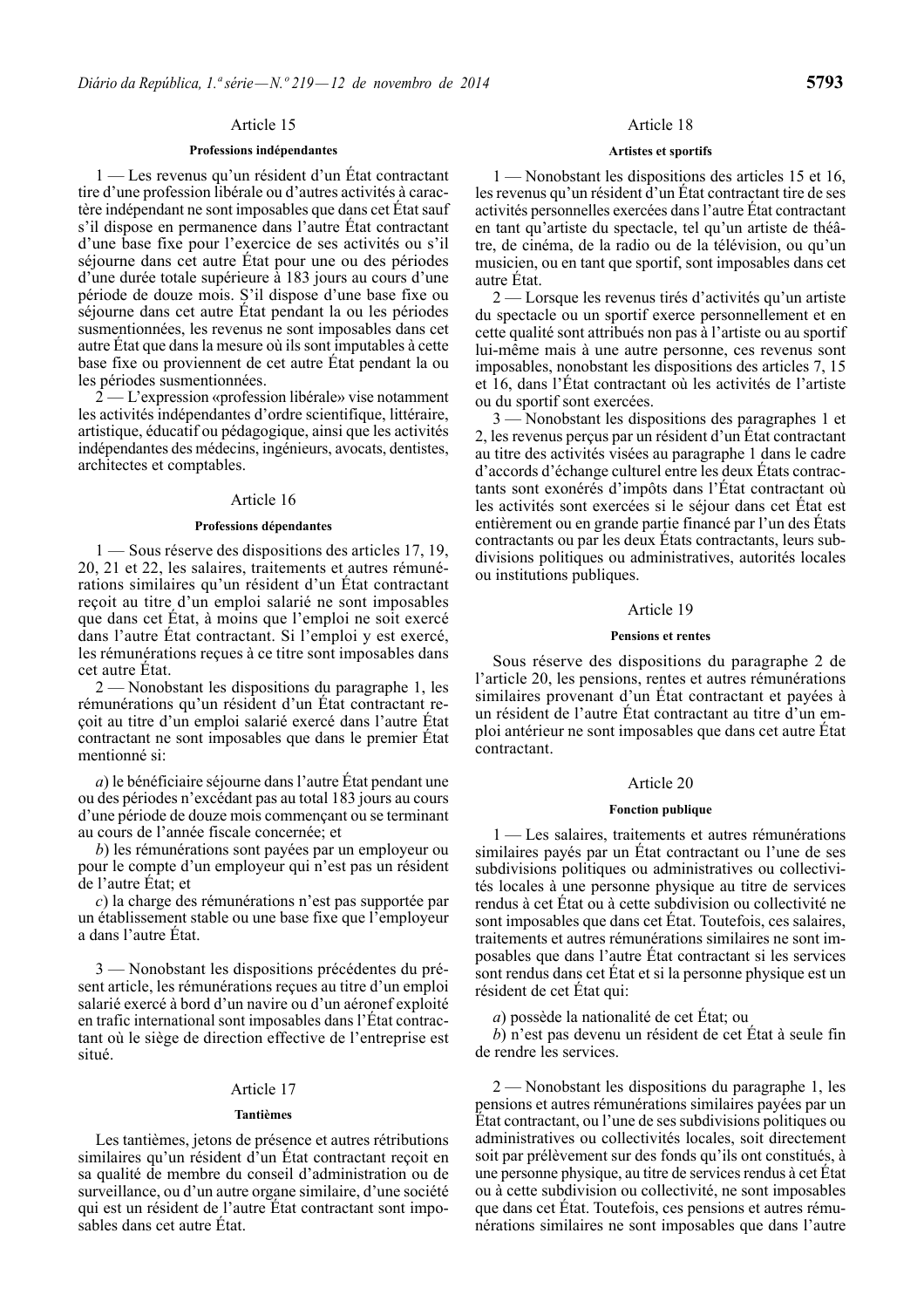État contractant si la personne physique est un résident de cet État et en possède la nationalité.

3 — Les dispositions des articles 16, 17, 18 et 19 s'appliquent aux salaires et autres rémunérations similaires et aux pensions payées au titre de services rendus dans le cadre d'une activité d'entreprise exercée par un État contractant ou l'une de ses subdivisions politiques ou administratives ou collectivités locales.

# Article 21

# **Enseignants et chercheurs**

Une personne qui est, ou qui a été, un résident d'un État contractant immédiatement avant de se rendre dans l'autre État contractant à seules fins d'enseignement ou de mener des travaux de recherche scientifique dans une université, collège, école ou d'une institution similaire d'enseignement ou de recherche scientifique reconnue par le gouvernement de cet autre État comme étant sans but lucratif, ou dans le cadre d'un programme officiel d'échange culturel, pour une période n'excédant pas 2 ans dès la première visite à cet autre État, sera exempté de l'impôt dans cet autre État sur les rémunérations reçues au titre de cet enseignement ou de travaux de recherche.

# Article 22

# **Etudiants**

Les sommes qu'un étudiant ou un stagiaire qui est, ou qui était immédiatement avant de se rendre dans un État contractant, un résident de l'autre État contractant et qui séjourne dans le premier État mentionné à seule fin d'y poursuivre ses études ou sa formation, reçoit pour couvrir ses frais de séjour, d'études ou de formation ne sont pas imposables dans cet État contractant, à condition qu'elles proviennent de sources situées en dehors de cet État.

# Article 23

### **Autres revenus**

1 — Les éléments du revenu d'un résident d'un État contractant, d'où qu'ils proviennent, qui ne sont pas traités dans les précédents articles de la présente Convention ne sont imposables que dans cet État.

2 — Les dispositions du paragraphe 1 ne s'appliquent pas aux revenus autres que les revenus provenant de biens immobiliers tels que définis au paragraphe 2 de l'article 6, lorsque le bénéficiaire de tels revenus, résident d'un État contractant, exerce une activité d'entreprise dans l'autre État contractant, par l'intermédiaire d'un établissement stable qui y est situé, ou une profession indépendante à partir d'une base fixe qui y est située et que le droit ou le bien générateur des revenus s'y rattache effectivement. Dans ce cas, les dispositions de l'article 7 ou de l'article 15, selon le cas, s'appliquent.

3 — Lorsque, en raison de relations spéciales existant entre la personne mentionnée au paragraphe 1 et une autre personne, ou que l'une et l'autre entretiennent avec de tierces personnes, le montant du revenu mentionné au paragraphe 1 excède celui (le cas échéant) dont seraient convenues lesdites personnes en l'absence de pareilles relations, les dispositions du présent article ne s'appliquent qu'à ce dernier montant. Dans ce cas, la partie excédentaire du revenu reste imposable selon la législation de chaque État contractant et compte tenu des autres dispositions de la présente Convention.

# CHAPITRE IV

### **Méthodes d'élimination de la double imposition**

### Article 24

### **Élimination de la double imposition**

1 — Lorsqu'un résident d'un État contractant reçoit des revenus qui, conformément aux dispositions de la présente Convention, sont imposables dans l'autre État contractant, le premier État accorde sur l'impôt qu'il perçoit sur les revenus de ce résident, une déduction d'un montant égal à l'impôt sur le revenu payé dans cet autre État. Cette déduction ne peut toutefois excéder la fraction de l'impôt sur le revenu, calculé avant déduction, correspondant aux revenus imposables dans cet autre État.

2 — Lorsque, conformément à une disposition quelconque de la présente Convention, les revenus qu'un résident d'un État contractant reçoit sont exempts d'impôt dans cet État, celui -ci peut néanmoins, pour calculer le montant de l'impôt sur le reste des revenus de ce résident, tenir compte des revenus exemptés.

# CHAPITRE V

### **Dispositions spéciales**

### Article 25

### **Non -discrimination**

1 — Les nationaux d'un État contractant ne sont soumis dans l'autre État contractant à aucune imposition ou obligation y relative, qui est autre ou plus lourde que celles auxquelles sont ou pourront être assujettis les nationaux de cet autre État qui se trouvent dans la même situation, en particulier au regard de la résidence. La présente disposition s'applique aussi, nonobstant les dispositions de l'article 1, aux personnes qui ne sont pas des résidents d'un État contractant ou des deux États contractants.

2 — Les apatrides qui sont des résidents d'un État contractant ne sont soumis dans l'autre État contractant à aucune imposition ou obligation y relative, qui est autre ou plus lourde que celles auxquelles sont ou pourront être assujettis les nationaux de l'État concerné qui se trouvent dans la même situation.

3 — L'imposition d'un établissement stable qu'une entreprise d'un État contractant a dans l'autre État contractant n'est pas établie dans cet autre État d'une façon moins favorable que l'imposition des entreprises de cet autre État qui exercent la même activité. Cette disposition ne peut être interprétée comme obligeant un État contractant à accorder aux résidents de l'autre État contractant les déductions personnelles, abattements et réduction d'impôts en fonction du statut civil ou des charges de famille qu'il accorde à ses propres résidents.

4 — A moins que les dispositions du paragraphe 1 de l'article 9, du paragraphe 7 de l'article 11, du paragraphe 6 de l'article 12, du paragraphe 6 de l'article 13 ou du paragraphe 3 de l'article 23 ne soient applicables, les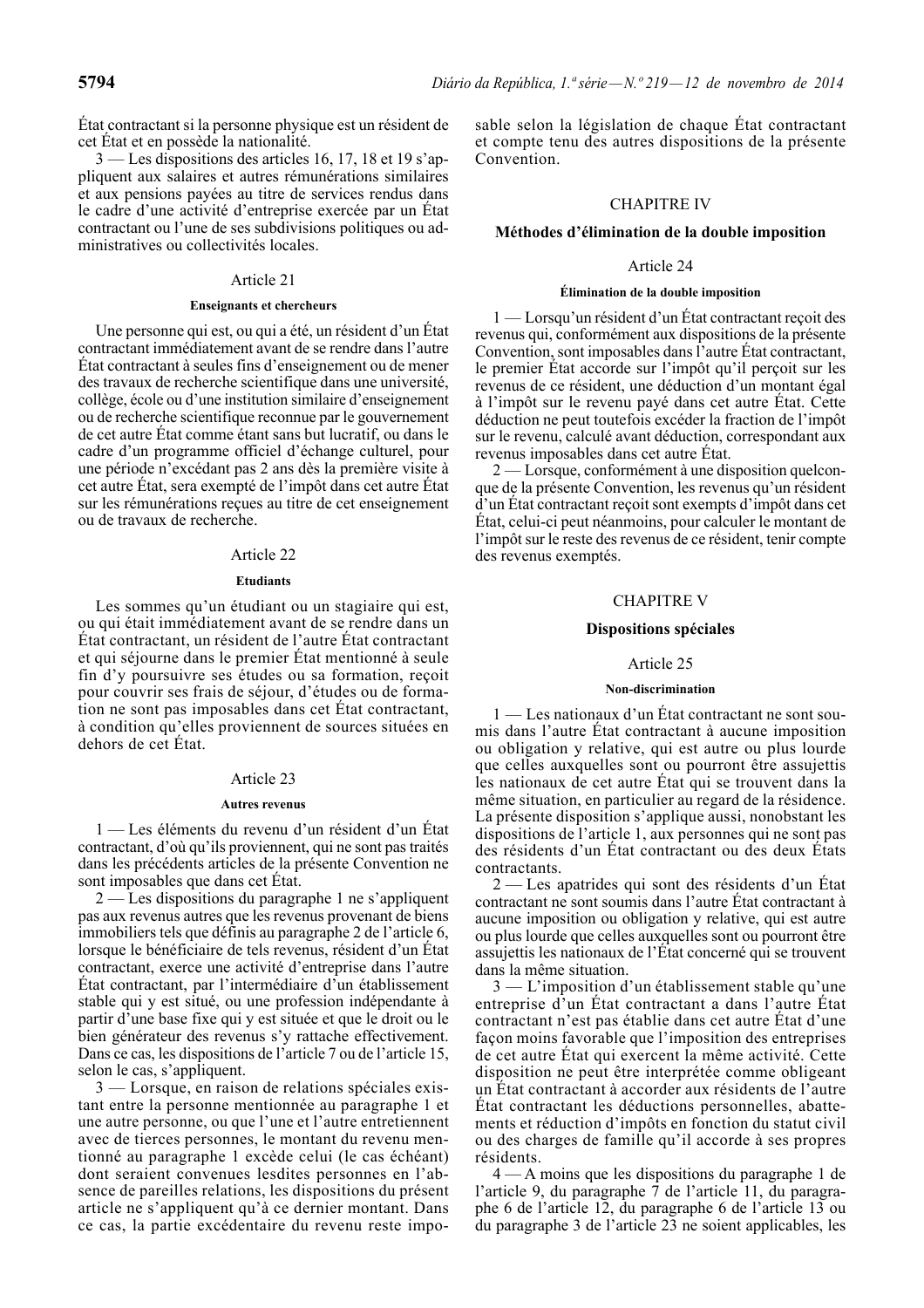intérêts, redevances et autres dépenses payés par une entreprise d'un État contractant à un résident de l'autre État contractant sont déductibles, pour la détermination des bénéfices imposables de cette entreprise, dans les mêmes conditions que s'ils avaient été payés à un résident du premier État mentionné.

5 — Les entreprises d'un État contractant, dont le capital est en partie ou en totalité, directement ou indirectement, détenu ou contrôlé par un ou plusieurs résidents de l'autre État contractant, ne sont soumises dans le premier État à aucune imposition ou obligation y relative, qui est autre ou plus lourde que celles auxquelles sont ou pourront être assujetties les autres entreprises similaires du premier État mentionné.

6 — Les dispositions du présent article s'appliquent, nonobstant les dispositions de l'article 2, aux impôts de toute nature ou dénomination.

### Article 26

### **Procédure amiable**

1 — Lorsqu'une personne estime que les mesures prises par l'un des États contractants ou par les deux États contractants entraînent ou entraîneront pour elle une imposition non conforme aux dispositions de la présente Convention elle peut, indépendamment des recours prévus par la législation nationale de ces États, en référer à l'autorité compétente de l'État contractant dont elle est un résident ou, si son cas est visé par le paragraphe 1 de l'article 25, à celle de l'État contractant dont elle possède la nationalité. Le cas doit être soumis dans les trois ans qui suivent la première notification de la mesure qui entraîne une imposition non conforme aux dispositions de la Convention.

2 — L'autorité compétente s'efforce, si la réclamation lui paraît fondée et si elle n'est pas elle -même en mesure d'y apporter une solution satisfaisante, de résoudre le cas par voie d'accord amiable avec l'autorité compétente de l'autre État contractant, en vue d'éviter une imposition non conforme à la présente Convention. L'accord est appliqué quels que soient les délais prévus par le droit interne des États contractants.

3 — Les autorités compétentes des États contractants s'efforcent, par voie d'accord amiable, de résoudre les difficultés ou de dissiper les doutes auxquels peuvent donner lieu l'interprétation ou l'application de la présente Convention.

4 — Les autorités compétentes des États contractants peuvent communiquer directement entre elles, y compris au sein d'une commission mixte composée de ces autorités ou de leurs représentants, en vue de parvenir à un accord comme il est indiqué aux paragraphes précédents.

### Article 27

#### **Échange de renseignements**

1 — Les autorités compétentes des États contractants échangent les renseignements vraisemblablement pertinents pour appliquer les dispositions de la présente Convention ou pour l'administration ou l'application de la législation interne relative aux impôts de toute nature ou dénomination perçus pour le compte des États contractants, de leurs subdivisions politiques ou administratives ou de leurs collectivités locales dans la mesure où l'imposition qu'elles prévoient n'est pas contraire à la présente Convention. L'échange de renseignements n'est pas restreint par les articles 1 et 2.

2 — Les renseignements reçus en vertu du paragraphe 1 par un État contractant sont tenus secrets de la même manière que les renseignements obtenus en application de la législation interne de cet État et ne sont communiqués qu'aux personnes ou autorités (y compris les tribunaux et organes administratifs) concernées par l'établissement ou le recouvrement des impôts mentionnés au paragraphe 1, par les procédures ou poursuites concernant ces impôts, par les décisions sur les recours relatifs à ces impôts, ou par le contrôle de ce qui précède. Ces personnes ou autorités n'utilisent ces renseignements qu'à ces fins. Elles peuvent révéler ces renseignements au cours d'audiences publiques de tribunaux ou dans des jugements. Nonobstant ce qui précède, les renseignements reçus par un État contractant peuvent être utilisés à d'autres fins lorsque cette possibilité résulte des lois des deux États et lorsque l'autorité compétente de l'État qui fournit les renseignements autorise cette utilisation.

3 — Les dispositions des paragraphes 1 et 2 ne peuvent en aucun cas être interprétées comme imposant à un État contractant l'obligation:

*a*) de prendre des mesures administratives dérogeant à sa législation et à sa pratique administrative ou à celle de l'autre État contractant;

*b*) de fournir des renseignements qui ne pourraient être obtenus sur la base de sa législation ou dans le cadre de sa pratique administrative normale ou de celles de l'autre État contractant;

*c*) de fournir des renseignements qui révéleraient un secret commercial, industriel, professionnel ou un procédé commercial ou des renseignements dont la communication serait contraire à l'ordre public.

4 — Si des renseignements sont demandés par un État contractant conformément à cet article, l'autre État contractant utilise les pouvoirs dont il dispose pour obtenir les renseignements demandés, même s'il n'en a pas besoin à ses propres fins fiscales. L'obligation qui figure dans la phrase précédente est soumise aux limitations prévues au paragraphe 3 sauf si ces limitations sont susceptibles d'empêcher un État contractant de communiquer des renseignements uniquement parce que ceux -ci ne présentent pas d'intérêt pour lui dans le cadre national.

5 — En aucun cas les dispositions du paragraphe 3 ne peuvent être interprétées comme permettant à un État contractant de refuser de communiquer des renseignements uniquement parce que ceux -ci sont détenus par une banque, un autre établissement financier, un mandataire ou une personne agissant en tant qu'agent ou fiduciaire ou parce que ces renseignements se rattachent aux droits de propriété d'une personne.

6 — Les autorités compétentes doivent, par voie de consultation, élaborer les procédures appropriées pour la mise en œuvre de l'échange de renseignements prévu au paragraphe 1.

#### Article 28

#### **Assistance au recouvrement**

1 — Les États contractants se prêtent mutuellement assistance pour le recouvrement de leurs créances fiscales.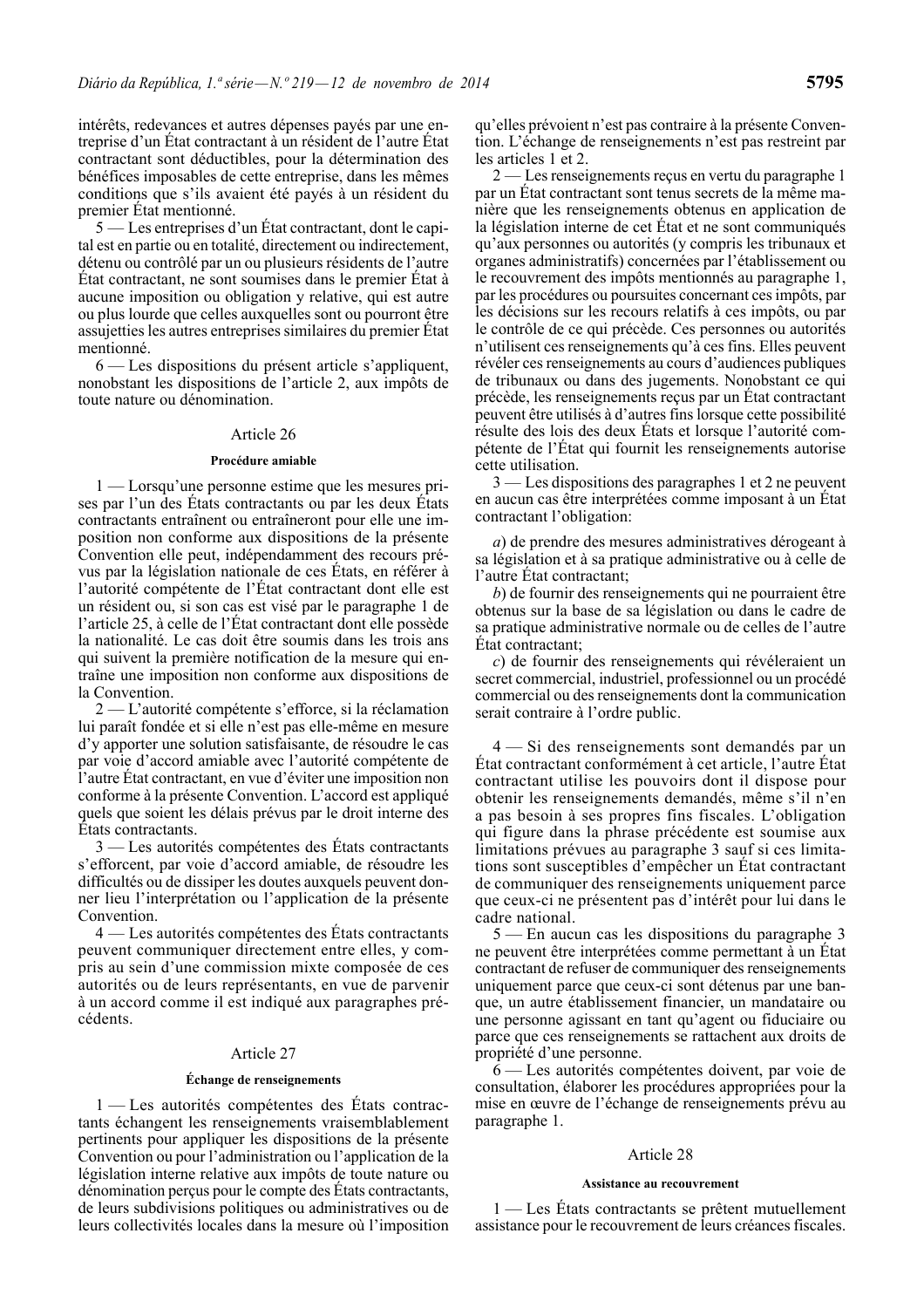Cette assistance n'est pas limitée par les articles 1 et 2. Les autorités compétentes des États contractants peuvent régler d'un commun accord les modalités d'application du présent article.

2 — Le terme «créance fiscale» tel qu'il est utilisé dans cet article désigne une somme due au titre d'impôts de toute nature ou dénomination perçus pour le compte des États contractants, de leurs subdivisions politiques ou administratives ou collectivités locales, dans la mesure où l'imposition correspondante n'est pas contraire à cette Convention ou à tout autre instrument auquel ces États contractants sont parties, ainsi que les intérêts, pénalités administratives et coûts de recouvrement ou de conservation afférents à ces impôts.

3 — Lorsqu'une créance fiscale d'un État contractant qui est recouvrable en vertu des lois de cet État et est due par une personne qui, à cette date, ne peut, en vertu de ces lois, empêcher son recouvrement, cette créance fiscale est, à la demande des autorités compétentes de cet État, acceptée en vue de son recouvrement par les autorités compétentes de l'autre État contractant. Cette créance fiscale est recouvrée par cet autre État conformément aux dispositions de sa législation applicable en matière de recouvrement de ses propres impôts comme si la créance en question était une créance fiscale de cet autre État.

4 — Lorsqu'une créance fiscale d'un État contractant est une créance à l'égard de laquelle cet État peut, en vertu de sa législation, prendre des mesures conservatoires pour assurer son recouvrement, cette créance doit, à la demande des autorités compétentes de cet État, être acceptée aux fins de l'adoption de mesures conservatoires par les autorités compétentes de l'autre État contractant. Cet autre État doit prendre des mesures conservatoires à l'égard de cette créance fiscale conformément aux dispositions de sa législation comme s'il s'agissait d'une créance fiscale de cet autre État même si, au moment où ces mesures sont appliquées, la créance fiscale n'est pas recouvrable dans le premier État ou est due par une personne qui a le droit d'empêcher son recouvrement.

5 — Nonobstant les dispositions des paragraphes 3 et 4, les délais de prescription et la priorité applicables, en vertu de la législation d'un État contractant, à une créance fiscale en raison de sa nature en tant que telle ne s'appliquent pas à une créance fiscale acceptée par cet État aux fins du paragraphe 3 ou 4. En outre, une créance fiscale acceptée par un État contractant aux fins du paragraphe 3 ou 4 ne peut se voir appliquer aucune priorité dans cet État en vertu de la législation de l'autre État contractant.

6 — Les procédures concernant l'existence, la validité ou le montant d'une créance fiscale d'un État contractant ne sont pas soumises aux tribunaux ou organismes administratifs de l'autre État contractant.

7 — Lorsqu'à tout moment après qu'une demande ait été formulée par un État contractant en vertu du paragraphe 3 ou 4 et avant que l'autre État ait recouvré et transmis le montant de la créance fiscale en question au premier État, cette créance fiscale cesse d'être:

*a*) dans le cas d'une demande présentée en vertu du paragraphe 3, une créance fiscale du premier État qui est recouvrable en vertu des lois de cet État et est due par une personne qui, à ce moment, ne peut, en vertu des lois de cet État, empêcher son recouvrement, ou

*b*) dans le cas d'une demande présentée en vertu du paragraphe 4, une créance fiscale du premier État à l'égard de laquelle cet État peut, en vertu de sa législation, prendre des mesures conservatoires pour assurer son recouvrement les autorités compétentes du premier État notifient promptement ce fait aux autorités compétentes de l'autre État et le premier État, au choix de l'autre État, suspend ou retire sa demande.

8 — Les dispositions du présent article ne peuvent en aucun cas être interprétées comme imposant à un État contractant l'obligation:

*a*) de prendre des mesures administratives dérogeant à sa législation et à sa pratique administrative ou à celles de l'autre État contractant;

*b*) de prendre des mesures qui seraient contraires à l'ordre public;

*c*) de prêter assistance si l'autre État contractant n'a pas pris toutes les mesures raisonnables de recouvrement ou de conservation, selon le cas, qui sont disponibles en vertu de sa législation ou de sa pratique administrative;

*d*) de prêter assistance dans les cas où la charge administrative qui en résulte pour cet État est nettement disproportionnée par rapport aux avantages qui peuvent en être tirés par l'autre État contractant.

# Article 29

### **Membres des missions diplomatiques et postes consulaires**

Les dispositions de la présente Convention ne portent pas atteinte aux privilèges fiscaux dont bénéficient les membres des missions diplomatiques ou postes consulaires en vertu soit des règles générales du droit international, soit des dispositions d'accords particuliers.

# Article 30

#### **Droit aux avantages de la Convention**

1 — Les dispositions de la présente Convention ne peuvent être interprétées de façon à empêcher l'application par un Etat contractant des dispositions anti -abus prévues par son droit interne.

2 — Les avantages prévus dans la présente Convention ne sont pas accordés à un résident d'un État contractant qui n'est pas le bénéficiaire effectif des revenus provenant de l'autre Etat contractant.

3 — Les dispositions de la présente Convention ne sont pas applicables si le principal objectif ou l'un des principaux objectifs de toute personne intervenant dans la création ou la cession de biens ou de droits au titre desquels sont versés les revenus consiste à tirer avantage de ces dispositions au moyen de cette création ou de cette cession.

# CHAPITRE VI

# **Dispositions finales**

# Article 31

# **Entrée en vigueur**

1 — La présente Convention entrera en vigueur trente jours après la date de réception de la dernière notification,